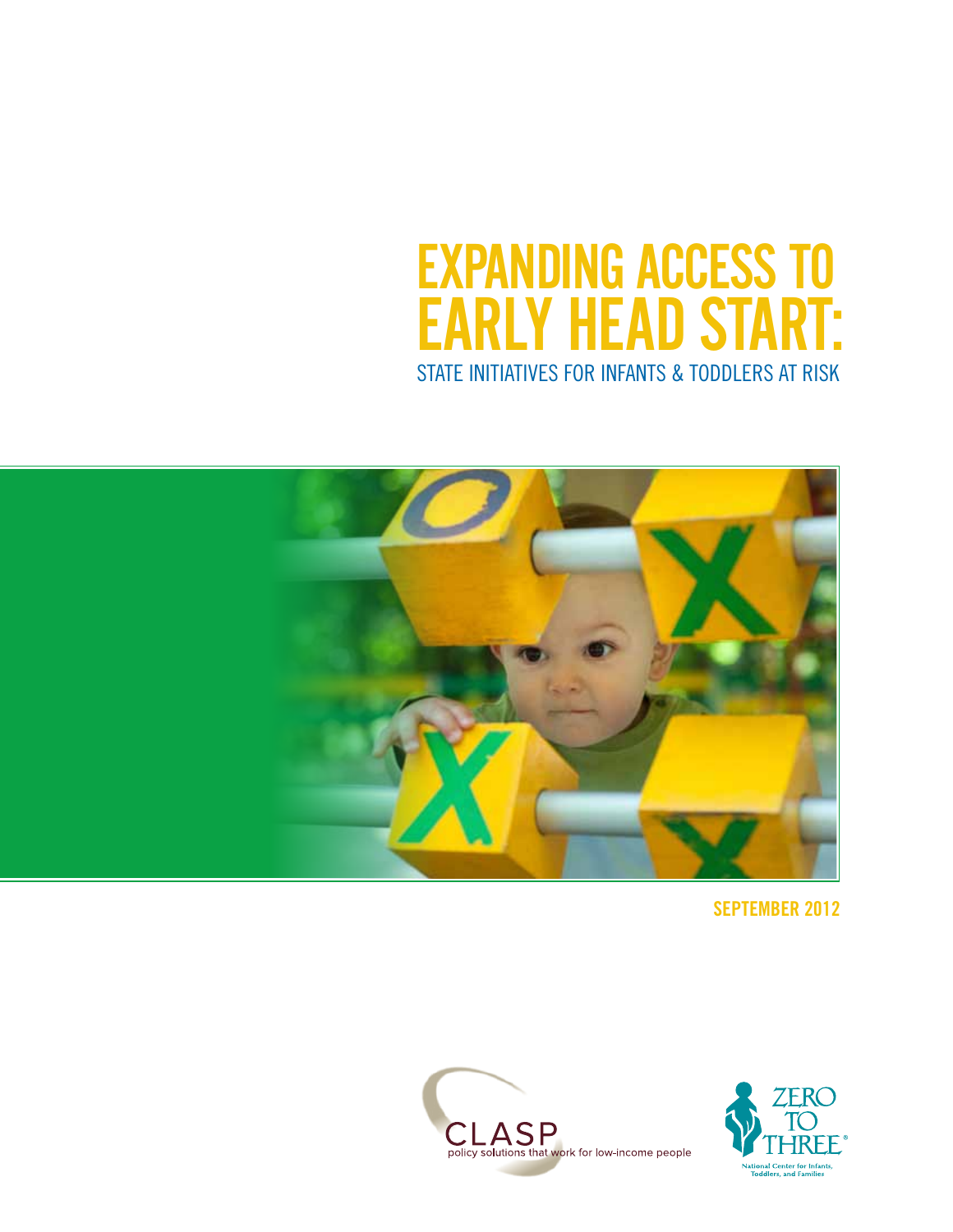## Expanding access to **EARLY HEAD STA** State Initiatives for Infants & Toddlers at Risk

by Jamie Colvard, Zero to three and Stephanie Schmit, CLASP

#### **september 2012**





### 1 introduction

- 3 methodology
- 5 findings
- 11 recommendations
- 14 endnotes
- 18 appendix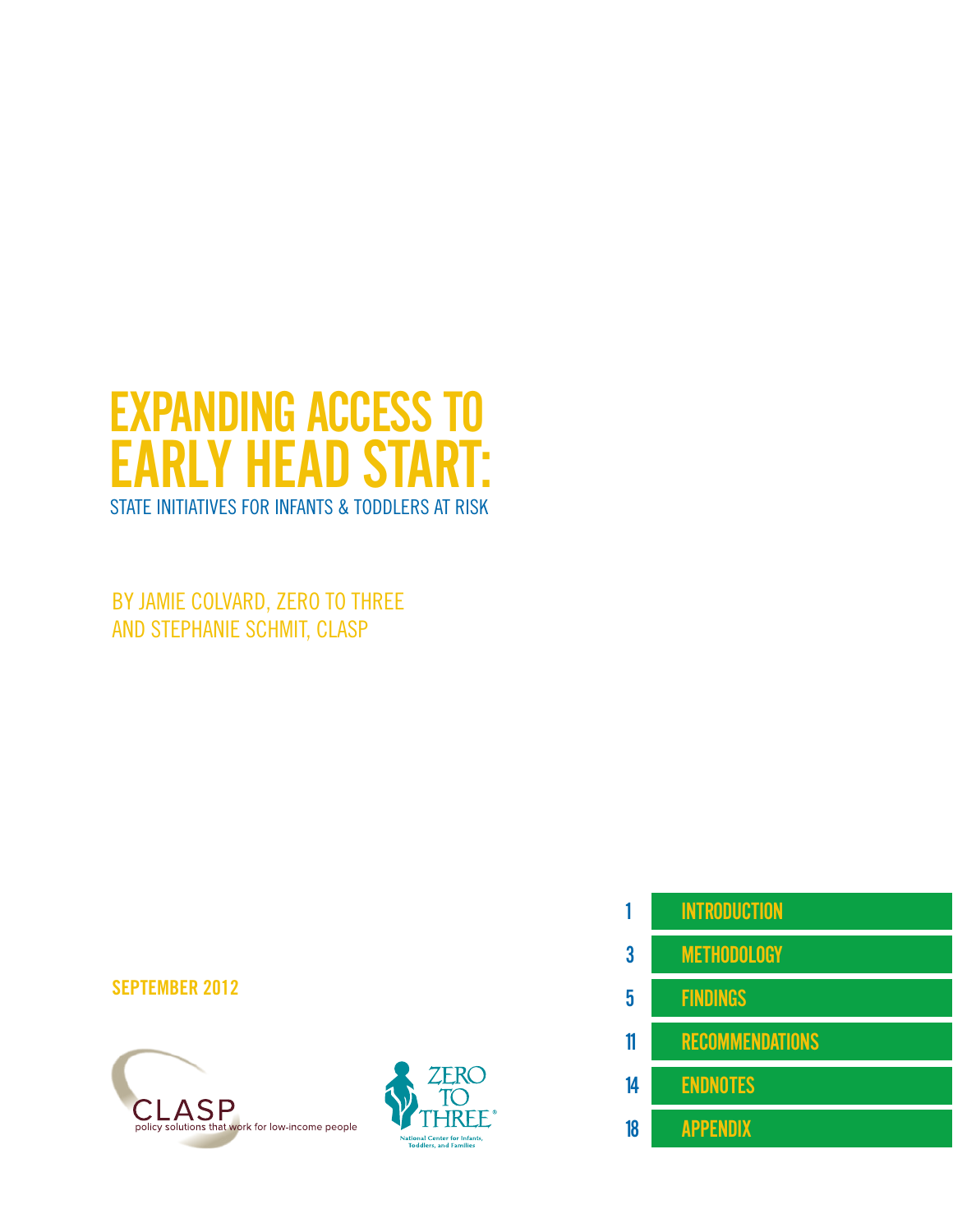### **Acknowledgements**

This report would not have been possible without the generous support of the Birth to Five Policy Alliance, Annie E. Casey Foundation, George Gund Foundation, Irving Harris Foundation, The W.K. Kellogg Foundation, The John D. and Catherine T. MacArthur Foundation, A.L. Mailman Family Foundation, and an anonymous donor.

The authors are grateful to the many state leaders who took time out of their busy schedules to share information and lessons learned about their state initiatives. They are also grateful to colleagues Barbara Gebhard, Assistant Director of Public Policy at ZERO TO THREE, and Hannah Matthews, Director of Child Care and Early Education at CLASP, for their input.

Jamie Colvard is a Senior State Policy Analyst at ZERO TO THREE. Stephanie Schmit is a Policy Analyst at CLASP. The findings and conclusions of this report are those of the authors alone, and do not necessarily reflect the opinions of our funders.

#### **© 2012 by the Center for Law and Social Policy and ZERO TO THREE. All rights reserved.**

These materials are intended for education and training to help promote a high standard of care by professionals. The findings and recommendations included here are the result of an extended process of review and analysis on the part of the author organizations. The views expressed in these materials represent the opinions of the respective authors. The interview process did not include an exhaustive list of possible participants, and therefore the findings and opinions do not necessarily reflect the opinions of all stakeholders in the selected states or project funders.

The Center for Law and Social Policy and ZERO TO THREE expressly disclaim any liability arising from any inaccuracy or misstatement.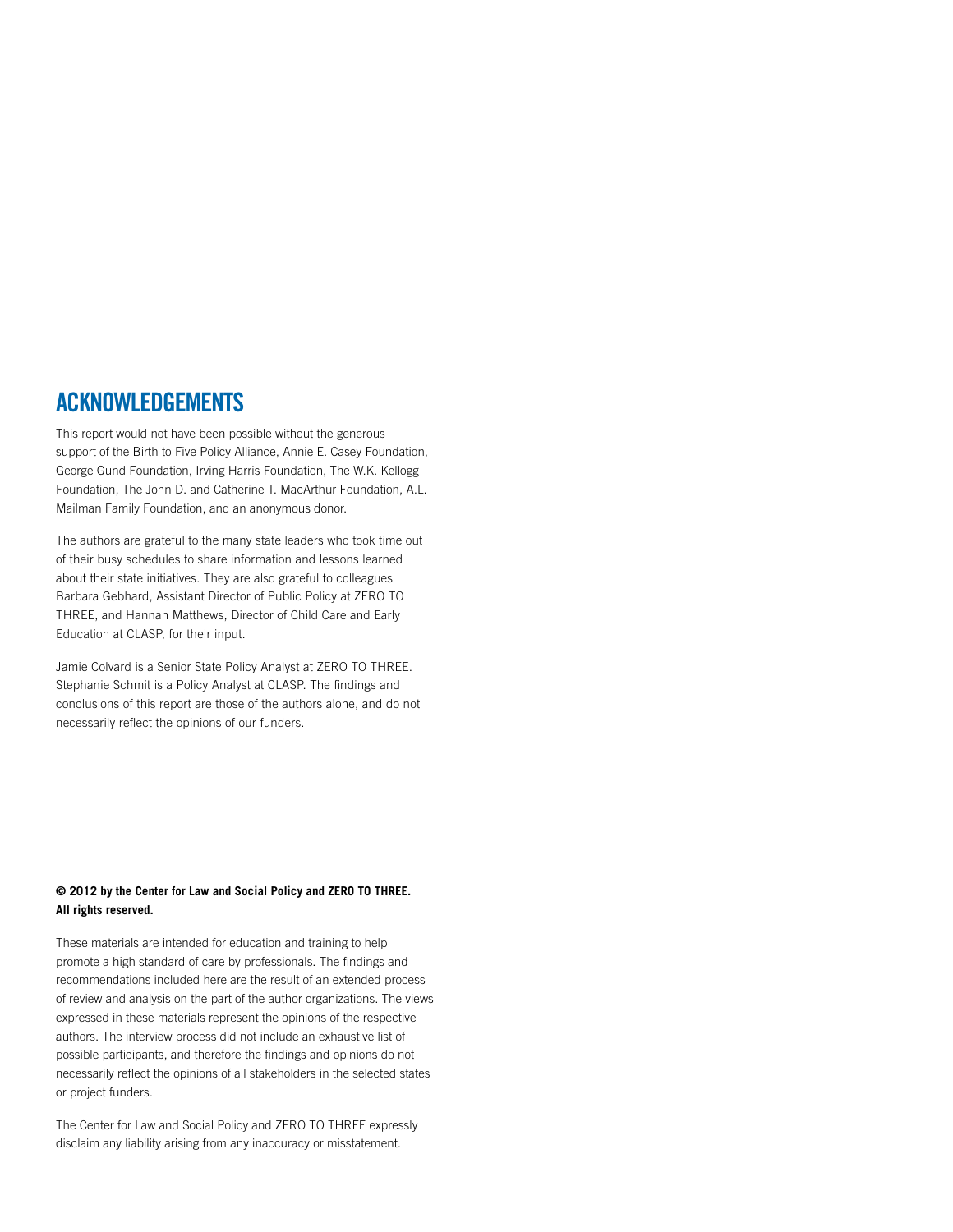## **INTRODUCTION**

**A**<br>Children ll babies need good health, strong families, and positive early learning experiences to foster their healthy intellectual, social, and emotional development.<sup>1</sup> Unfortunately, far too few young children receive the supports they need to build a strong foundation for future growth. Infants and toddlers living in households under great economic stress are more likely to face challenges that negatively impact their development. Research shows that young children growing up in poverty experience poorer health, higher incidence of developmental delays and learning disabilities, hunger, and more reported cases of abuse and neglect compared to their peers.<sup>2</sup> As a result, they are less likely to be successful in school and productive in the labor force as adults. $3$  The recent economic recession significantly increased the number of families struggling, and the number of infants and toddlers at risk for these outcomes. In 2010, 1 in 4 children under age 3 was living in poverty (defined as less than 100 percent of the federal poverty level), and almost half were living in low-income families (less than 200 percent of the federal poverty level).4 This represents an increase of 15 percent and 8 percent respectively from just five years earlier.<sup>5</sup> Providing supports to vulnerable infants, toddlers, and their families is essential to putting young children on a path toward healthy development.

The federal Early Head Start (EHS) program was created in 1994 to address the comprehensive needs of children under age 3 in low-income families and vulnerable low-income pregnant women. In addition

to early learning opportunities, EHS's comprehensive early childhood development programs provide children and families with access to a range of services such as health screenings, referrals and follow-up support, parenting resources, and social services. Research shows that EHS positively impacts children's cognitive, language, and social-emotional development; family self-sufficiency; and parental support of child development.<sup>6</sup>

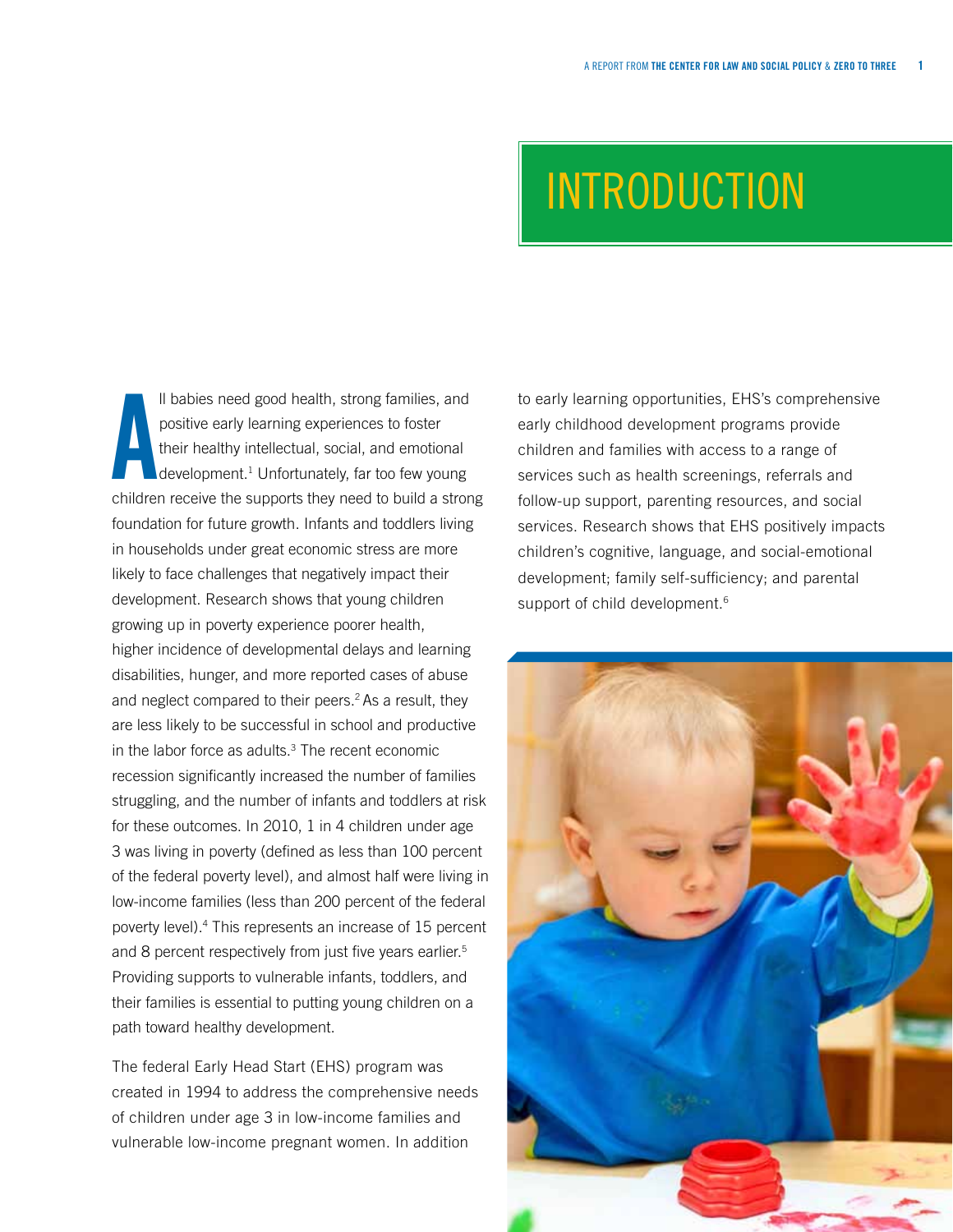## **What is Early Head Start?**

EHS is a federally-funded, community-based program that provides comprehensive child and family development services to low-income children under age 3 and pregnant women. EHS's mission is to support healthy prenatal outcomes and enhance the intellectual, social, and emotional development of infants and toddlers to promote later success in school and life. To be eligible, families must meet the federal poverty guidelines, which include gross annual income of \$23,050 per year for a family of four in 2012.

Comprehensive services provided by EHS include:

- Access for children to medical, mental health, and early intervention services
- Early learning services that support the full range of child development from infancy through preschool age
- Parent support and linkages to needed services
- Prenatal health care and support

All EHS programs must comply with federal Head Start Program Performance Standards, which were adapted to address the needs of infants and toddlers and pregnant women when EHS was created. EHS grantees tailor services

Despite the program's proven ability to lessen the negative effects of poverty, consistently low levels of federal funding and increasing child poverty have kept the program's capacity low. Even the \$1.1 billion increase in federal funding from the 2009 American Recovery and Reinvestment Act (ARRA)–which increased the total number of children and pregnant women served from 93,287 in 2009 to 133,971 in 2010–failed to significantly change the percentage of those eligible who were served because poverty also increased over the same period. Despite the fact that the ARRA-funded slots became part of the base funding formula for EHS in FY2012, less than 4 percent of eligible children are served at 2012 federal funding levels.<sup>7</sup>



to communities' needs by choosing from several program options, including center-based programs, home-based programs where services are delivered in the family's home from a qualified home visitor and through group activities, family child care programs, combination programs that include center- and home-based services, and locallydesigned programs created by the grantee and approved by the federal government.8

Using innovative funding, policies, and partnerships, states can expand the critically important EHS program and better meet the needs of more low-income children and pregnant women living in their state. In 2008, ZERO TO THREE and CLASP released *Building on the Promise: State Initiatives to Expand Access to Early Head Start for Young Children and their Families*, 9 which outlined the diverse ways states expanded upon or enhanced EHS services for infants, toddlers, and their families. At that time, the researchers found 20 states with some efforts to expand or enhance EHS services at the state level.<sup>10</sup> This report provides updated information on how states are supplementing EHS four years later.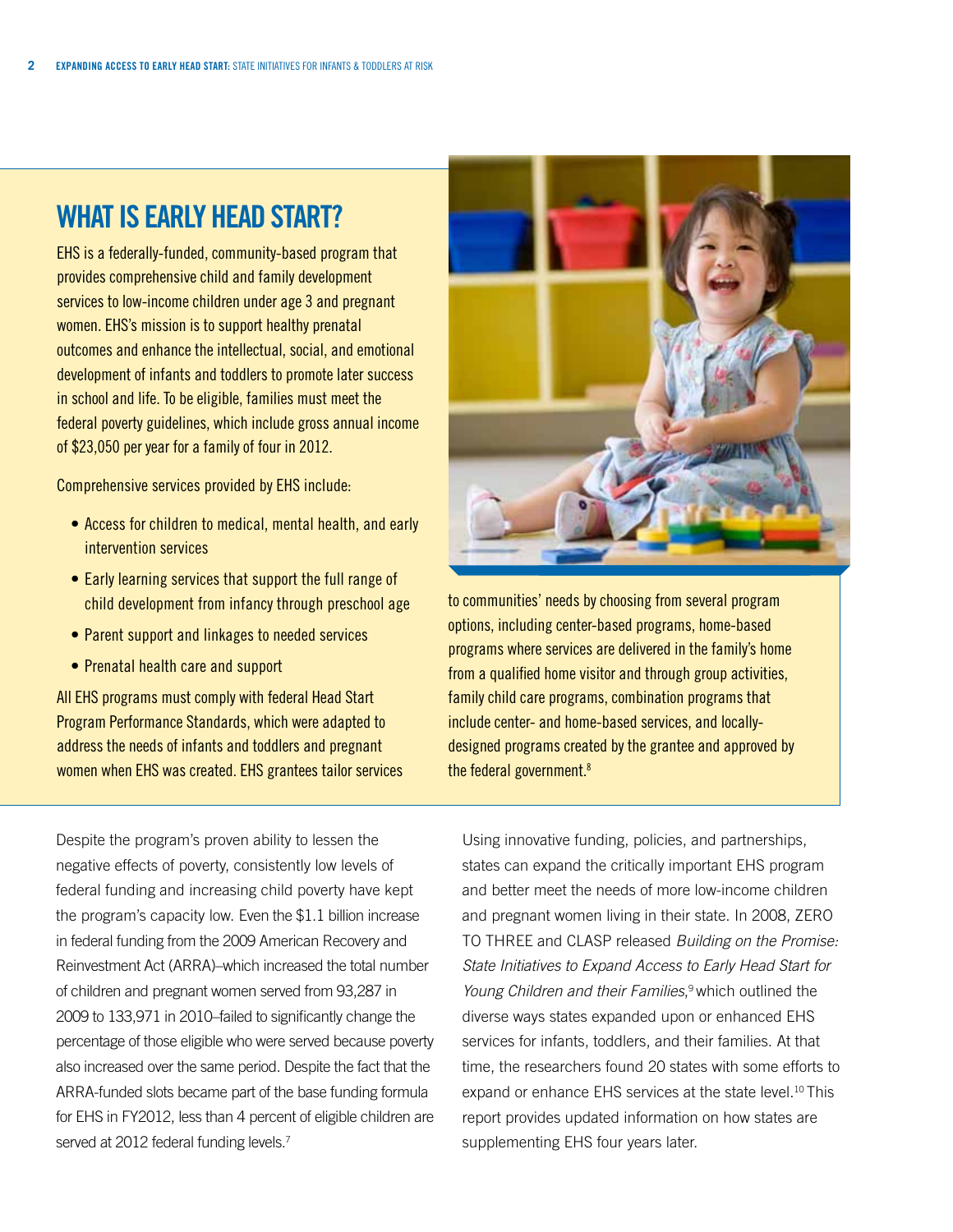# **METHODOLOGY**

Start Co tilizing the findings from *Building on the Promise*, CLASP and ZERO TO THREE gathered updated information from every state. CLASP and ZERO TO THREE sent a preliminary e-mail survey to Head Start Collaboration Directors in all states and the District of Columbia to assess whether they had existing or planned initiatives to expand or enhance EHS services. Twenty-three states responded that they did. <sup>11</sup> The authors followed up with these states through e-mails and phone conversations to gather all necessary and relevant information.CLASP and ZERO TO THREE found that states are continuing to utilize the four approaches to building on EHS outlined in *Building on the Promise*:

- Extend the day/year of existing EHS services
- Expand the capacity of EHS programs to increase the number of children and pregnant women served
- Provide resources and assistance to child care providers to help them deliver services meeting EHS standards
- Support partnerships between EHS and center-based and family child care providers to improve the quality of child care

Though the approaches remain the same, some states are implementing them in new ways. The most significant change is a result of the federal Maternal, Infant and Early Childhood Home Visiting (MIECHV) program, which provides states the opportunity to further invest in EHS by utilizing MIECHV grant funds to support EHS programs utilizing the home-based program option.

## **The Maternal, Infant and Early Childhood Home Visiting (MIECHV) Program**

The federal MIECHV program was authorized by the Patient Protection and Affordable Care Act in 2010. It provides \$1.5 billion over five years to states and territories to improve the health and development outcomes of at-risk children through evidencebased home visiting programs.12 The majority of funding is used to implement program models with demonstrated evidence of effectiveness, including the EHS home-based program option. Remaining funds can be used to implement and evaluate "promising approaches." MIECHV provides states the opportunity for system building and collaboration at the state and community levels.

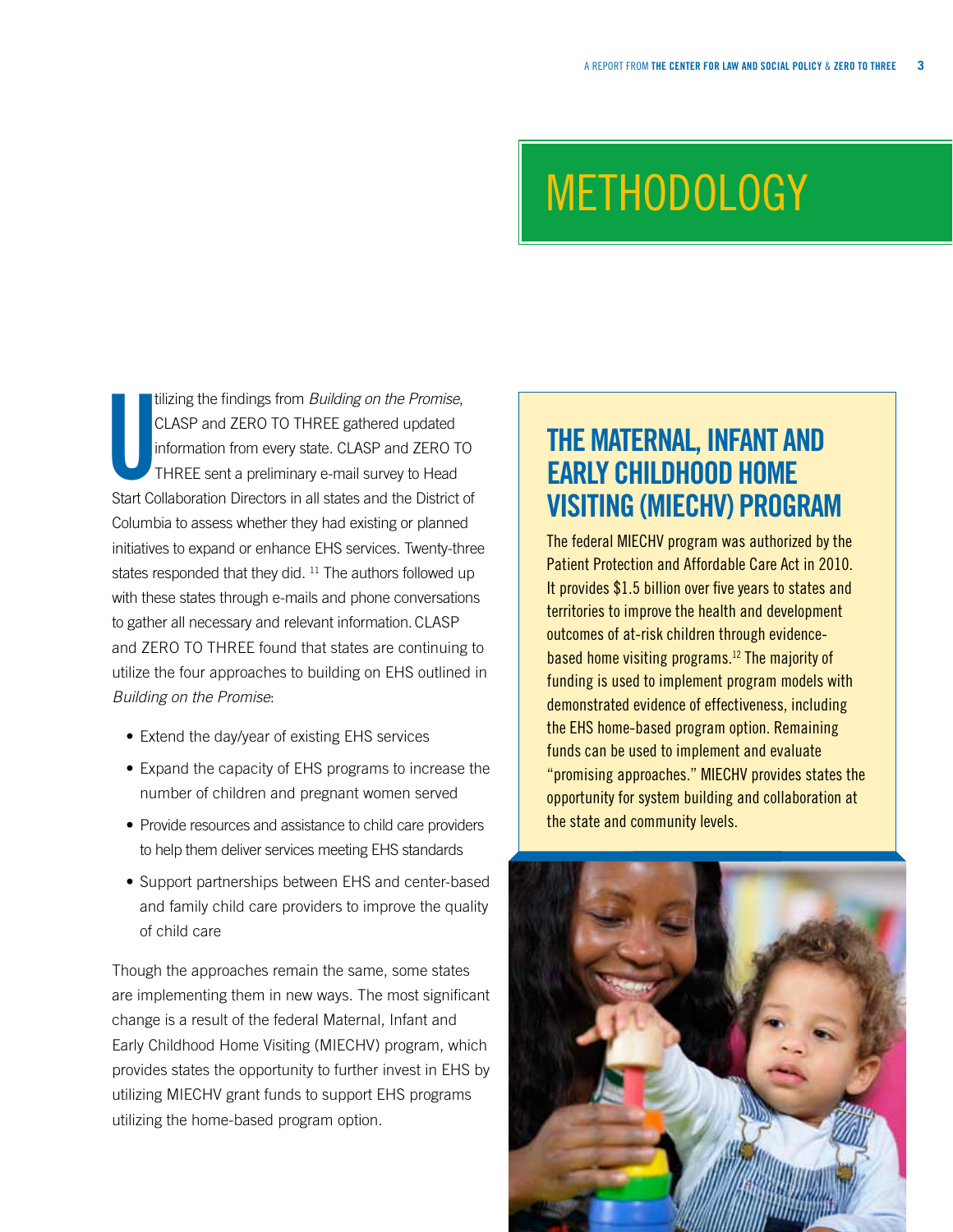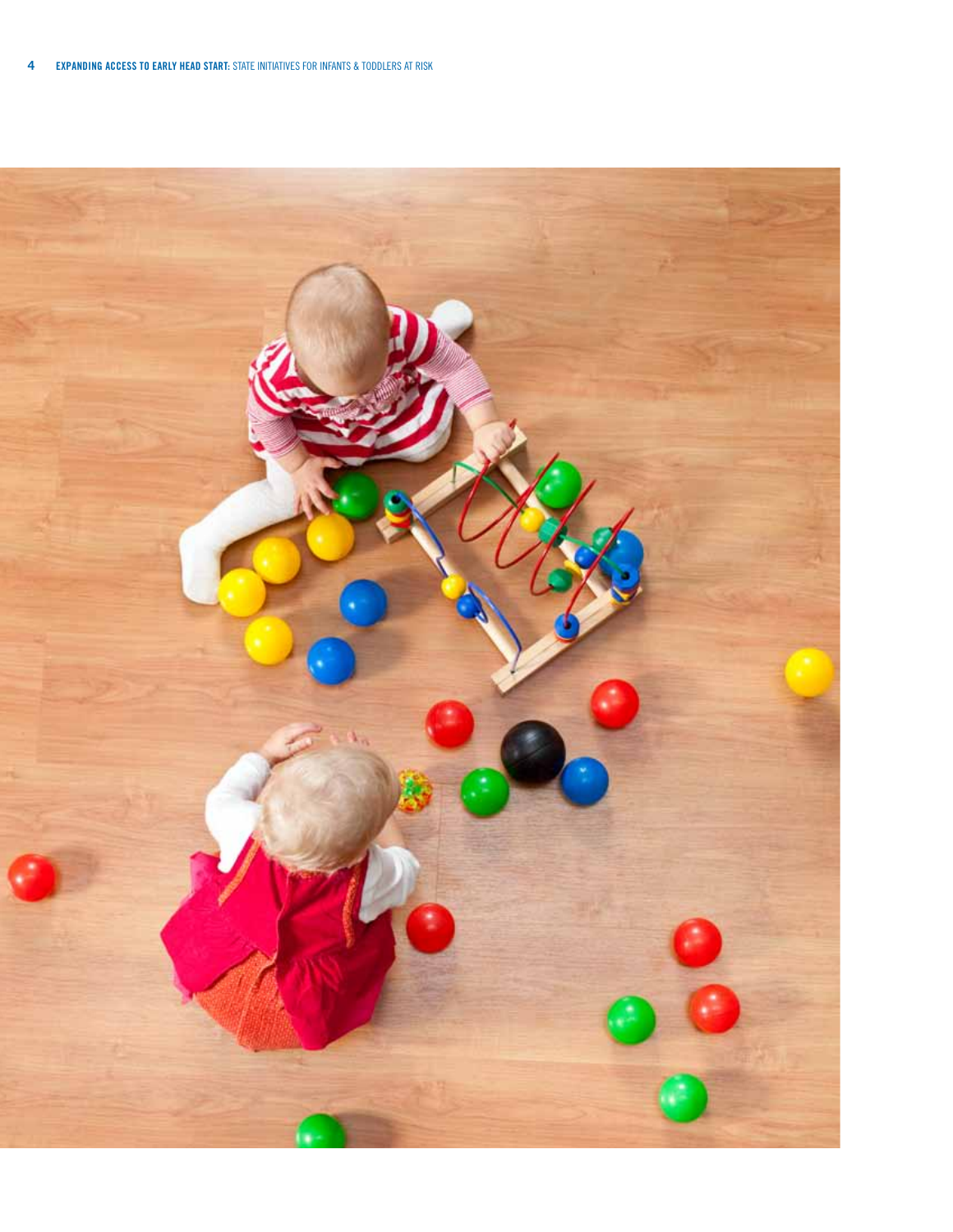## **FINDINGS**

I<br>I<br>Se n the four years since *Building on the Promise* was written, states have faced significant budget shortfalls, requiring many to make difficult funding decisions. State EHS initiatives have not been immune to cuts. Several states that had initiatives in 2008 no longer have them in the same form in 2012. Six initiatives ended completely, and many more now operate with less funding or fewer options than previously.

Despite difficult economic times, 23 states have at least one initiative that builds on the federally-funded EHS program. A chart detailing the states using each of the four approaches is included in the appendix.

- • Nine states have initiatives that **extend the day or year of existing services** by making additional funding available or implementing policies to ease the process of layering federal EHS funding with other funding sources. This approach is often used to allow programs to extend their operating hours to meet the needs of working parents (the majority of center-based programs operate five days per week for six or more hours per day without state funding).<sup>13</sup>
- • Nineteen states have initiatives that **expand the capacity of EHS programs to increase the number of children and pregnant women served** by allocating state funds specifically for this purpose, allowing supplemental funding to be used for EHS, or selecting the EHS home-based program option as one of the models to implement under the MIECHV program.
- **•** Two states **provide resources and assistance to child care providers** to help them deliver services meeting EHS standards by providing both funding and technical assistance directly to child care providers.
- **•** Six states support partnerships between EHS and **center-based and/or family child care providers** to improve the quality of care by leveraging EHS expertise and resources, delivering EHS services in child care settings, or establishing policies that facilitate partnership.

*Despite difficult economic times, 23 states have at least one initiative that builds on the federallyfunded EHS program.*

Conversations with states revealed five primary findings within and across the four approaches. These findings are detailed on the following pages.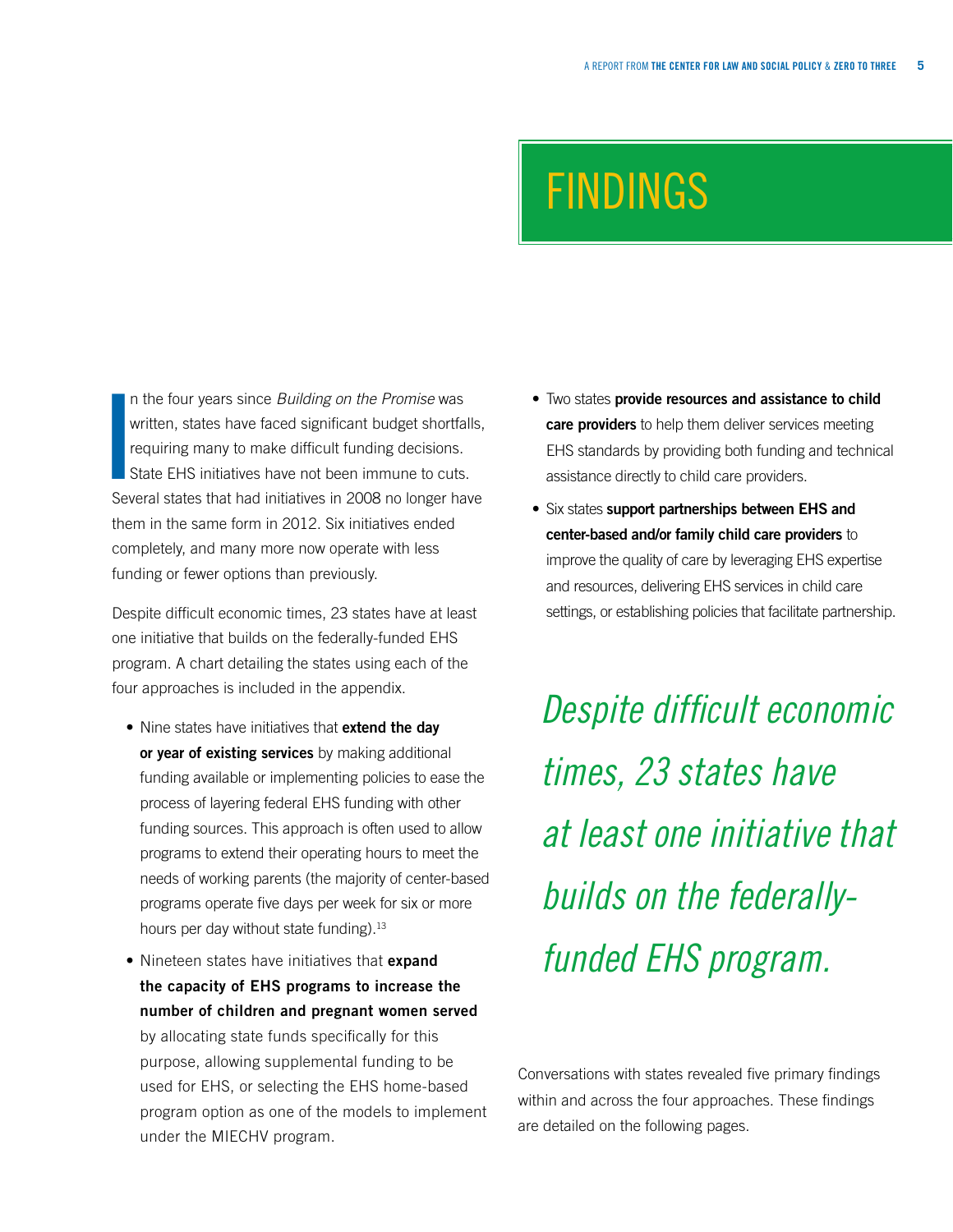### INITIATIVES TO EXTEND THE DAY OF EHS Services Are Funded Through a Variety of Sources and Policy Strategies

States use a variety of sources to fund initiatives that extend the day or year, including tobacco settlement funds, state general revenue, Child Care and Development Block Grant (CCDBG), and private foundation funds. Many of these initiatives have been around for several years. In Maine, for example, \$1.3 million in tobacco settlement dollars are used to support the Fund for a Healthy Maine, which provides funds to existing Head Start and EHS programs to expand to full day, full year services and increase the number of children served.

Some states are pursuing policies to ease the layering of funds to extend the day or improve quality in child care settings. Three states—Illinois, Montana, and New Hampshire—do not allocate additional dollars

to the program, but instead have created policies to make it easier for federal EHS grantees to access state-administered child care subsidy dollars. The Illinois Child Care Collaboration Program promotes collaboration between child care and other early care and education providers, including EHS, by creating policies to ease layering of funds to extend the day or year of existing services. While no funding is provided through the initiative, participating programs may take advantage of several child care rule exceptions that make it easier to access child care subsidy dollars to extend the day or year of EHS services, including: annual redetermination of family eligibility; a 90 day job loss grace period; and indefinite eligibility for families whose Temporary Assistance for Needy Families (TANF) Responsibility and Service Plan specifies the child's or family's participation in the collaboration. In FY 2012, 1,731 children were served through Illinois' initiative.



## **Increasing EHS Funding in a Difficult Economic Time:**  Minnesota State Supplemental Funding Initiative

Despite hardships in Minnesota and across the country, the state investment in EHS increased from \$4.5 million in 2008 to \$6.2 million in 2011. This was part of an overall increase to \$20.1 million in state supplemental funding for Head Start. These state general revenue funds are used to increase the capacity of existing EHS programs to serve additional children and pregnant women. In 2012, 568 children birth to age 3 and 324 expectant mothers were served through the state initiative–an increase of 361 children and expectant mothers since 2008.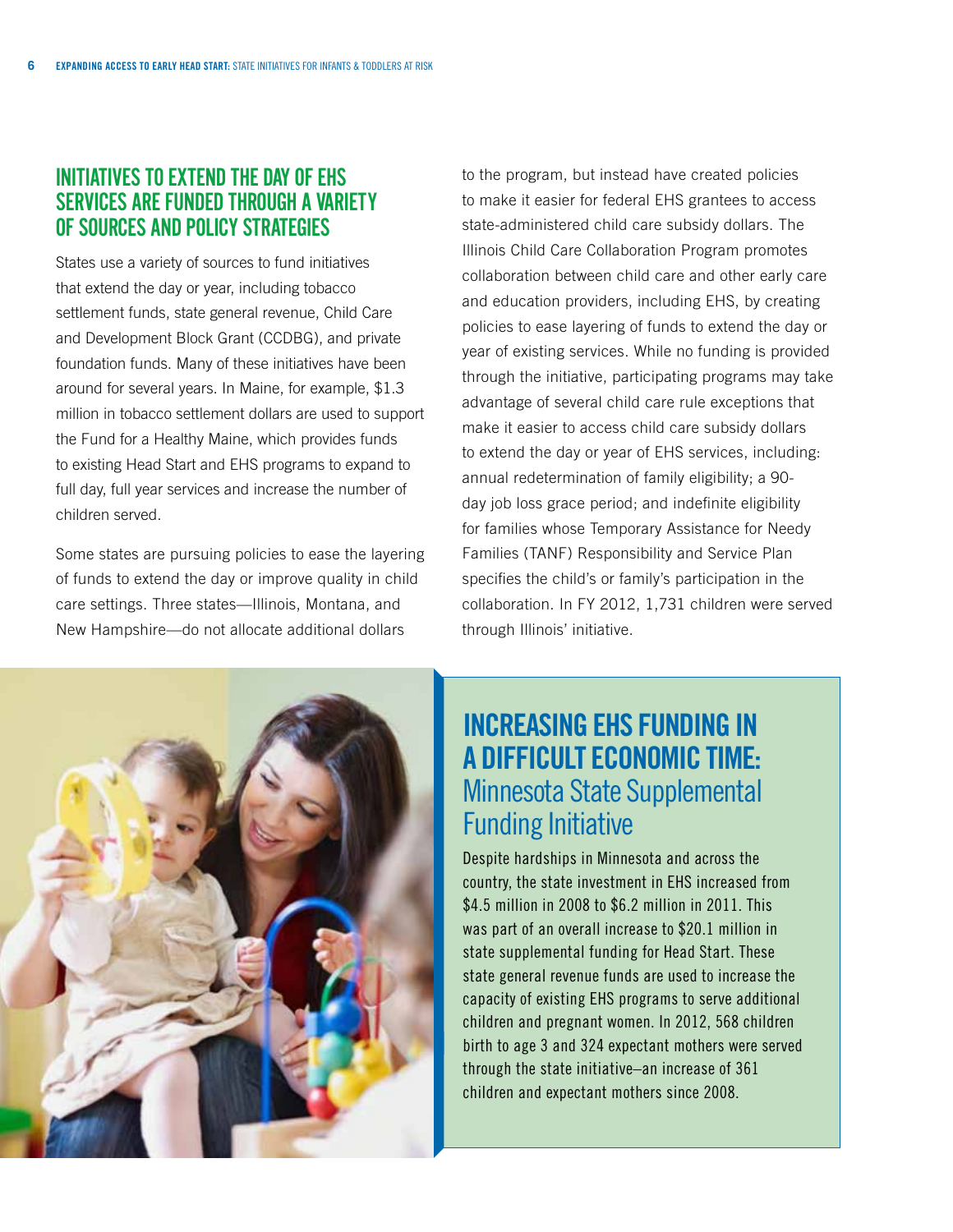

## **State Policies Ease Partnership:** New Hampshire Memorandum of Agreement

In August 2011, the New Hampshire Division for Children, Youth and Families (DCYF) signed a memorandum of agreement (MOA) with the Head Start Directors Association to better promote Head Start/EHS and child care wrap-around services for children receiving child care subsidies. The original process, which was established in 2001, was expanded to enable licensed child care providers to bill the DCYF Child Development Bureau directly for the non-Head Start/EHS part of the day. Compensation is based on the number of hours a child attends Head Start/EHS and child care combined for the week, and may include full time subsidy payment to a child care provider. EHS programs and child care providers interested in participating must sign a MOA that outlines how billing requirements will be met and describes how other areas of collaboration will occur, such as joint staff training or shared transportation. Since the new policy went into effect, six partnership MOAs have been submitted. Two of New Hampshire's five grantees offer their own child care wrap-around services for which no agreement is necessary.

### SEVERAL STATES ARE UTILIZING MIECHV FUNDING TO EXPAND EHS SERVICES

MIECHV funding has provided states with a new opportunity to expand the capacity of EHS programs and increase the number of children and pregnant women served. Fifteen states are implementing the EHS home-based program option with MIECHV funding.14 For example, Michigan gave its at-risk communities receiving MIECHV funds the choice of four evidence-based models to employ. Three of the seven communities chose to utilize the EHS home-based program option by expanding existing EHS programs. In Idaho, the EHS home-based program option was one of three evidence-based models selected. All four of the MIECHV at-risk communities currently funded are expanding existing EHS programs, one of which is a migrant/seasonal grantee that will begin providing home-based services in addition to the center-based program already offered. Some of the states that are not implementing EHS as a MIECHV model at this time reported that they are exploring doing so in the future.

Whether EHS was selected as a funded model or not, the majority of states reported that EHS representatives were involved in planning for the MIECHV grant and broader home visiting system work. For example, in New York, several state agencies, advocacy organizations, and service providers (including EHS) have worked together for many years to build a system of home visiting services to meet the needs of vulnerable families.

### **SEVERAL STATES HAVE SUPPLEMENTAL** FUNDING INITIATIVES THAT ARE OPEN TO HEAD START AND EHS GRANTEES

In addition to the 15 states expanding EHS services using MIECHV funds, 11 states allocate state funds (such as state general revenue and tobacco settlement revenues), other federal funding (such as TANF), or private funds to increase the number of children and pregnant women receiving EHS services.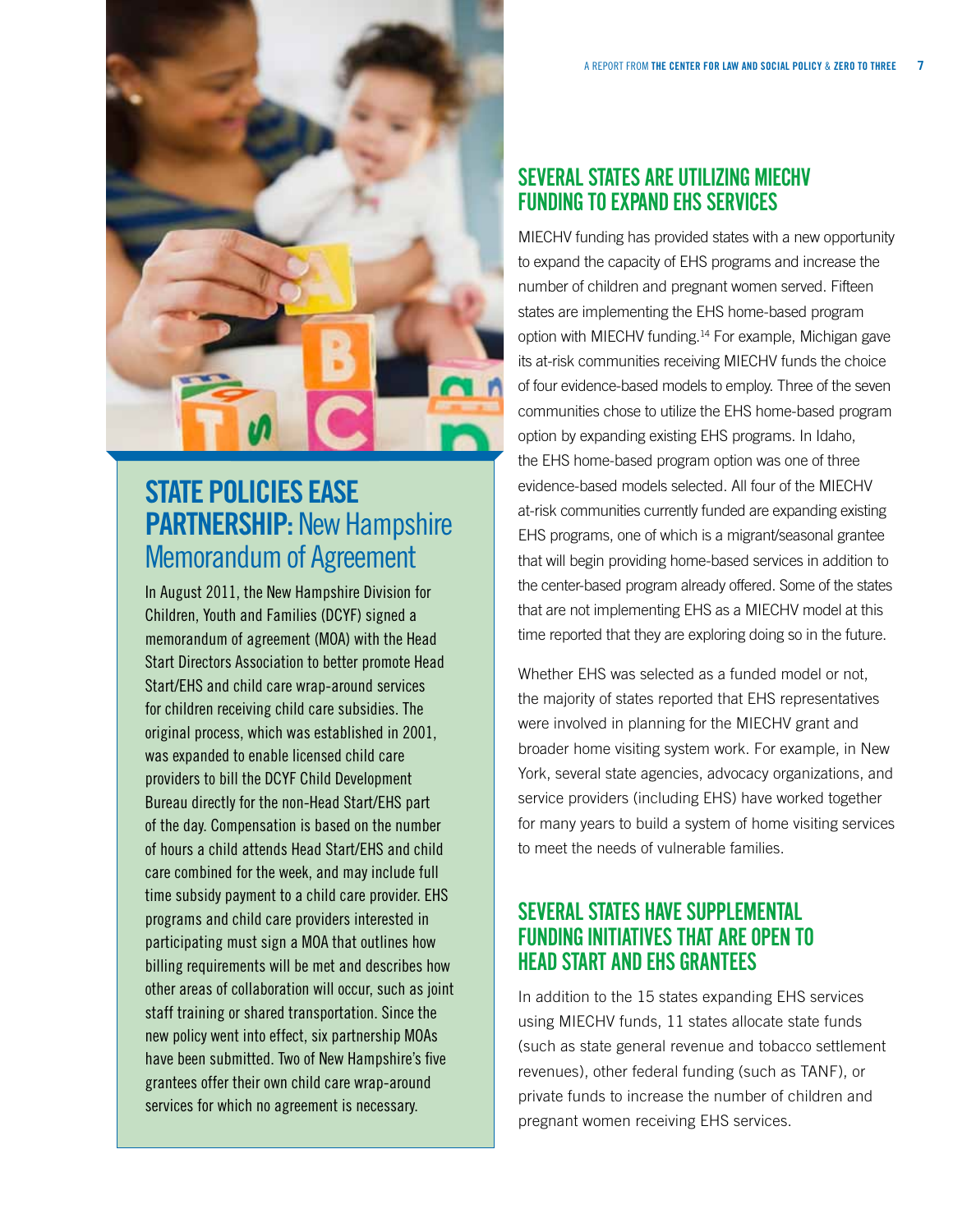The majority of these states have supplemental funding initiatives in which both existing Head Start and EHS grantees are eligible to participate. The Oklahoma Pilot Early Childhood Program combines public and private money to expand access to high-quality early care and education for children birth through age 3. In addition to Head Start and EHS grantees, child care centers, school districts, and community agencies are eligible to apply as long as they meet federal Head Start Performance Standards.

Oregon and Kansas direct funds specifically to EHS. In Oregon, all federally funded EHS programs, including Tribal EHS programs, are provided state funding to increase the number of children served. The legislature first allocated state funds to EHS in 2010. Kansas has had a state EHS program for much longer. Beginning in 1998, the state offered a combination of state general revenue, tobacco settlement funds, and federal CCDBG quality set-aside funding to EHS sites. In FY2011, 1,163 children birth to age 4 and expectant mothers were served through the state program.

### A FEW STATES CONTINUE TO PROVIDE **RESOURCES TO CHILD CARE PROVIDERS**

Illinois and Oklahoma build on EHS by providing resources to help child care providers meet EHS standards. In Illinois, grants are offered to center- and home-based programs to provide slots for children birth to 3 years and to work toward aligning with state and federal performance standards. These grants are funded through the infant/ toddler set-aside in the state general revenue Early Childhood Block Grant. In Illinois, the Early Childhood Block Grant is funded through the Illinois State Board of Education and supports prevention initiatives for atrisk children from birth to age 3 and their families, as well as voluntary preschool for children ages 3 and 4. In Oklahoma, the initiative is funded using state general revenue and private foundation funding. Participating child

## **New State Funding In a Time OF BUDGET CUTS: Oregon EHS**

During a special session called in February 2010, the Oregon State Legislature allocated \$1 million in state general revenue to EHS for the first time. The decision to expand EHS was made in the midst of discussions over how to fill a \$185 million hole in the state budget, demonstrating legislators' commitment to early childhood education. State EHS funding was added to all federally funded EHS programs, including Tribal EHS programs, to expand the number of children they could serve. In the first year, state funding made it possible for 59 children to join the 1,700 already being served by EHS in Oregon. Difficult budget times continued in 2012, but the legislature preserved the 59 slots by allocating \$1,504,002 per biennium.

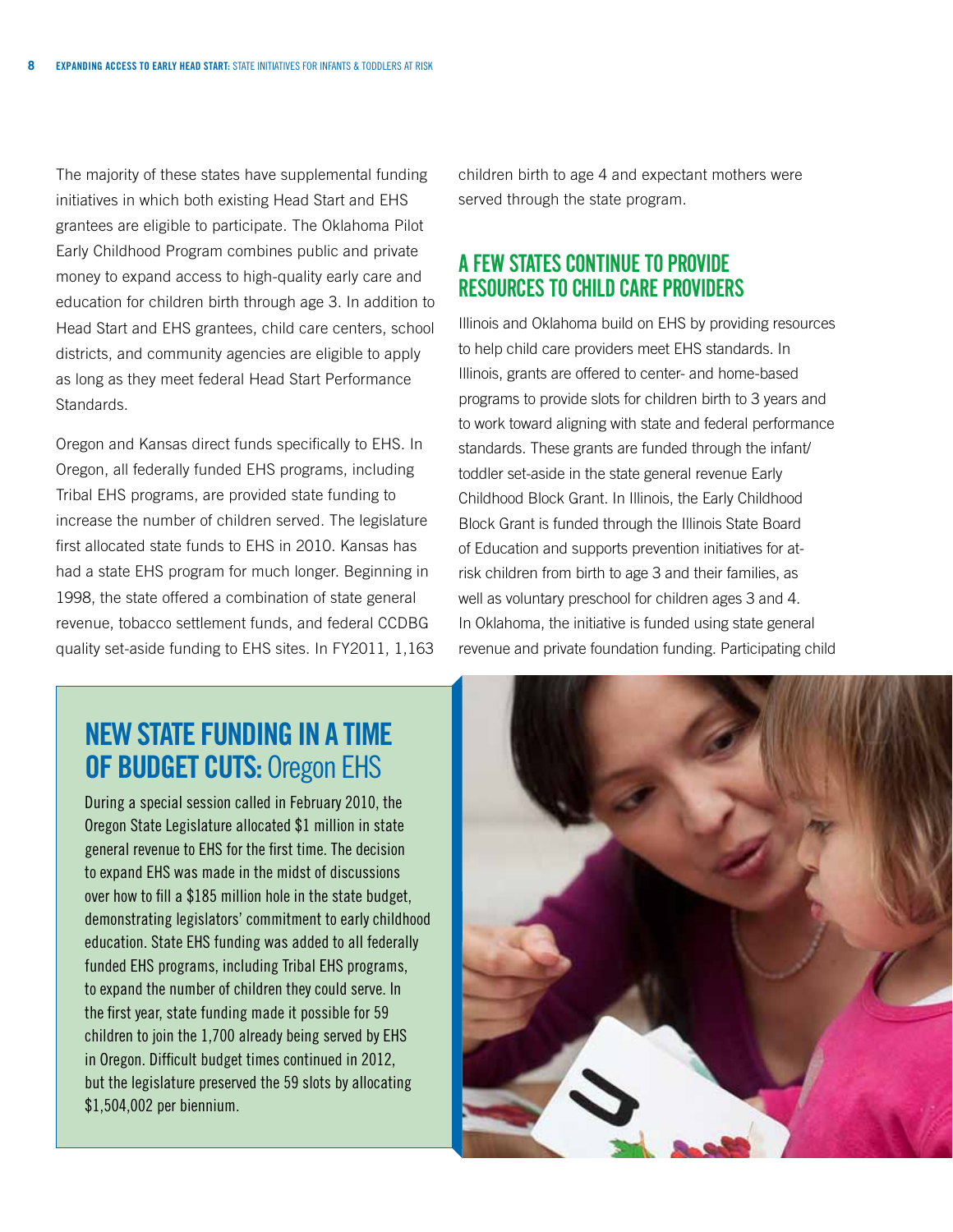care programs receive funding, training, and technical assistance to meet EHS standards. Programs also receive training in Teaching Strategies GOLD, an online assessment, program planning, National Association for the Education of Young Children (NAEYC) standards, the Infant and Toddler Environmental Rating Scale (ITERS), the Early Childhood Environmental Rating Scale (ECERS), the Program for Infant/Toddler Care (PITC), and a reporting system for early childhood programs.

## STATES CONTINUE TO ENCOURAGE EHS-<br>CHILD CARE PARTNERSHIPS

States support partnerships between EHS programs and child care providers to improve the quality of care young children receive. To do this, states are primarily using two strategies: establishing policies that lessen the burden of partnership, as discussed in the first finding, and providing funding to EHS programs that partner with child care providers so EHS services are delivered in child care settings. For example, five EHS programs currently have sub-grants with the Nebraska Department of Health & Human Services for \$30,000 each to establish partnerships with center- or home-based child care providers. In addition to providing their child care partners with training and mentoring, the EHS programs have discretion to use part of their grant funds for child care provider incentives such as books, equipment, and hiring of substitutes so full-time child care staff can have time off to attend training. In Kansas, EHS programs receiving state funds are required to collaborate with child care centers and licensed family child care providers to provide EHS services, ensuring that enrolled pregnant women and children receive services meeting the federal Head Start Performance Standards in either setting. Child care partners are offered supports such as technical assistance, grants, and comprehensive services for the families they serve in order to help the providers meet the standards and raise the quality of care all children in their programs receive.



## **Serving Children in Child Care Settings:**  Maryland EHS Partnership

Since 2000, Maryland has provided supplemental funds to EHS programs to extend the day or year for EHS children through partnerships with child care centers. The initiative provides an average of four additional hours of care a day for children enrolled in the partnership in their child care setting. Because this initiative extends the day for children already receiving EHS services, no additional children are served. However, through the partnership, eligible children in child care partner settings may be able to receive EHS services even if they are not directly enrolled, although this is left to the discretion of the local programs. In 2012, \$213,274 of state general revenue funds supported the initiative.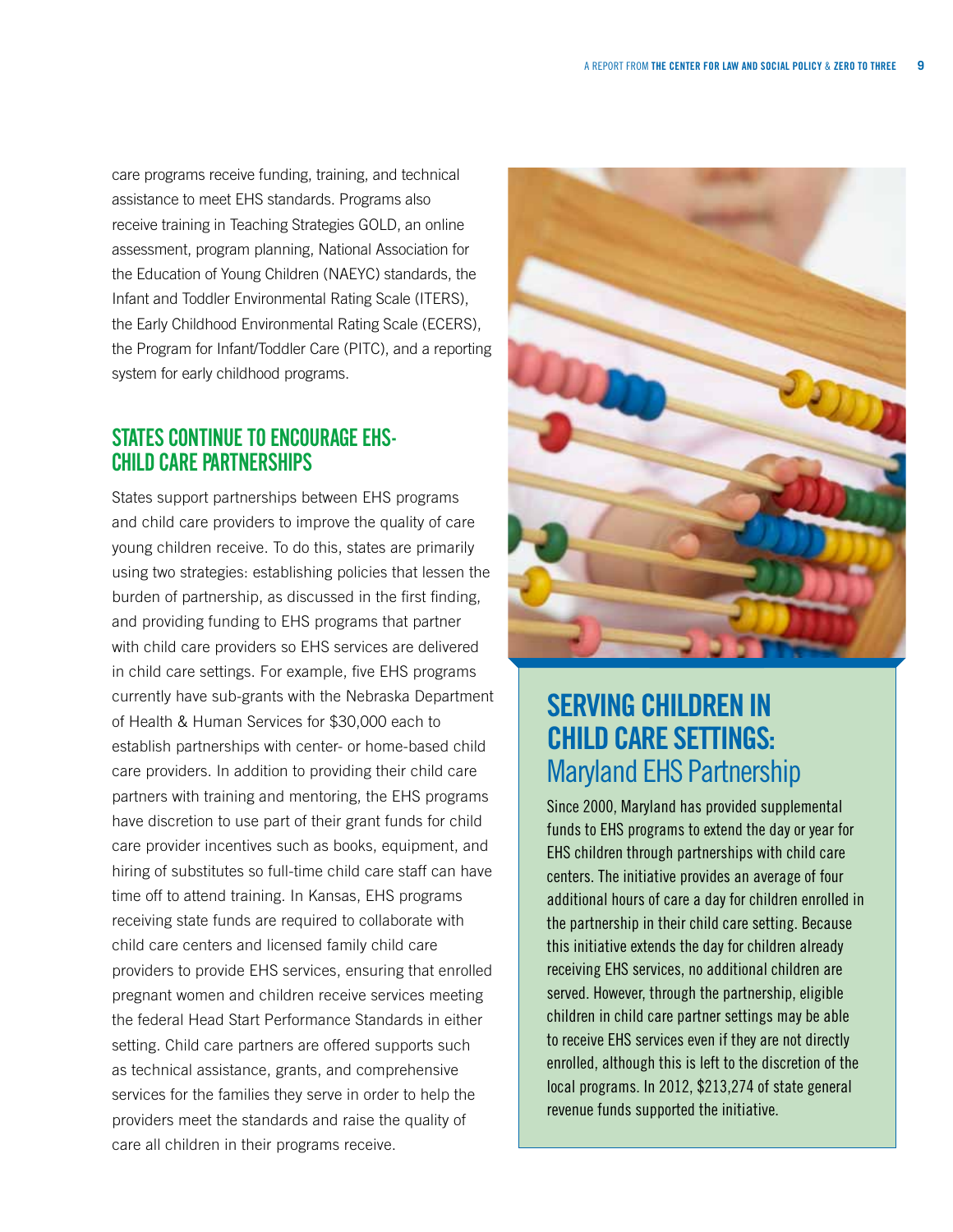## **Funding Mechanisms for State EHS Initiatives**

| <b>STATE</b>                          | <b>STATE REVENUE SOURCES</b>     |                                     | <b>PRIVATE SOURCES</b>          | <b>FEDERAL FUNDING SOURCES</b> |                                                   |                                                              |                                               |              |               |
|---------------------------------------|----------------------------------|-------------------------------------|---------------------------------|--------------------------------|---------------------------------------------------|--------------------------------------------------------------|-----------------------------------------------|--------------|---------------|
|                                       | <b>GENERAL</b><br><b>REVENUE</b> | <b>TOBACCO</b><br><b>SETTLEMENT</b> | <b>GAMING</b><br><b>REVENUE</b> | PRIVATE FOUNDATION             | <b>CHILD</b><br>CARE<br><b>SUBSIDY</b><br>(CCDBG) | <b>INFANT</b><br><b>TODDLER</b><br><b>EARMARK</b><br>(CCDBG) | <b>QUALITY</b><br><b>SET-ASIDE</b><br>(CCDBG) | <b>TANF</b>  | <b>MIECHV</b> |
| <b>CONNECTICUT</b>                    |                                  |                                     |                                 |                                |                                                   |                                                              |                                               |              | $\pmb{\chi}$  |
| <b>DISTRICT OF</b><br><b>COLUMBIA</b> |                                  |                                     |                                 |                                | $\pmb{\chi}$                                      |                                                              |                                               |              |               |
| <b>GEORGIA</b>                        |                                  |                                     |                                 |                                |                                                   |                                                              |                                               |              | $\pmb{\chi}$  |
| <b>IDAHO</b>                          |                                  |                                     |                                 |                                |                                                   |                                                              |                                               | $\pmb{\chi}$ | $\pmb{\chi}$  |
| <b>ILLINOIS</b>                       | $\pmb{\chi}$                     |                                     |                                 |                                | $x^i$                                             |                                                              |                                               |              | $\pmb{\chi}$  |
| <b>IOWA</b>                           |                                  |                                     |                                 |                                |                                                   |                                                              |                                               |              | $\pmb{\chi}$  |
| <b>KANSAS</b>                         |                                  | $\pmb{\chi}$                        |                                 |                                |                                                   |                                                              | $\mathsf{X}$                                  |              | $\pmb{\chi}$  |
| <b>MAINE</b>                          | $\pmb{\chi}$                     | $\pmb{\chi}$                        |                                 |                                |                                                   |                                                              |                                               |              |               |
| <b>MARYLAND</b>                       | $\pmb{\chi}$                     |                                     |                                 |                                |                                                   |                                                              |                                               |              |               |
| <b>MASSACHUSETTS</b>                  | $\pmb{\chi}$                     |                                     |                                 |                                |                                                   |                                                              |                                               |              | $\pmb{\chi}$  |
| <b>MICHIGAN</b>                       |                                  |                                     |                                 |                                |                                                   |                                                              |                                               |              | $\pmb{\chi}$  |
| <b>MINNESOTA</b>                      | $\pmb{\mathsf{X}}$               |                                     |                                 |                                |                                                   |                                                              |                                               |              |               |
| <b>MISSOURI</b>                       |                                  |                                     | $\pmb{\chi}$                    |                                | $\pmb{\chi}$                                      |                                                              |                                               |              | $\pmb{\chi}$  |
| <b>MONTANA</b>                        |                                  |                                     |                                 |                                | $x^i$                                             |                                                              |                                               |              |               |
| <b>NEBRASKA</b>                       |                                  |                                     |                                 |                                |                                                   | $\pmb{\chi}$                                                 |                                               |              |               |
| <b>NEVADA</b>                         |                                  |                                     |                                 |                                | $\mathsf{X}$                                      |                                                              |                                               |              | $\pmb{\chi}$  |
| <b>NEW HAMPSHIRE</b>                  |                                  |                                     |                                 |                                | $\mathbf{X}^\text{i}$                             |                                                              |                                               |              |               |
| <b>NEW JERSEY</b>                     |                                  |                                     |                                 |                                |                                                   |                                                              |                                               |              | $\pmb{\chi}$  |
| <b>OKLAHOMA</b>                       | $\mathsf{X}$                     |                                     |                                 | $\pmb{\chi}$                   |                                                   |                                                              |                                               |              |               |
| <b>OREGON</b>                         | $\pmb{\chi}$                     |                                     |                                 |                                | $\pmb{\chi}$                                      |                                                              |                                               |              | $\pmb{\chi}$  |
| <b>PENNSYLVANIA</b>                   |                                  |                                     |                                 |                                |                                                   |                                                              |                                               |              | $\pmb{\chi}$  |
| <b>SOUTH CAROLINA</b>                 |                                  |                                     |                                 |                                |                                                   |                                                              |                                               |              | $\pmb{\chi}$  |
| <b>WISCONSIN</b>                      | $\pmb{\chi}$                     |                                     |                                 |                                |                                                   |                                                              |                                               |              | $\pmb{\chi}$  |

i. Illinois, Montana and New Hampshire have policies to make it easier for federal EHS grantees to access state administered child care subsidy dollars; they do not allocate additional separate funds to build on the federal program.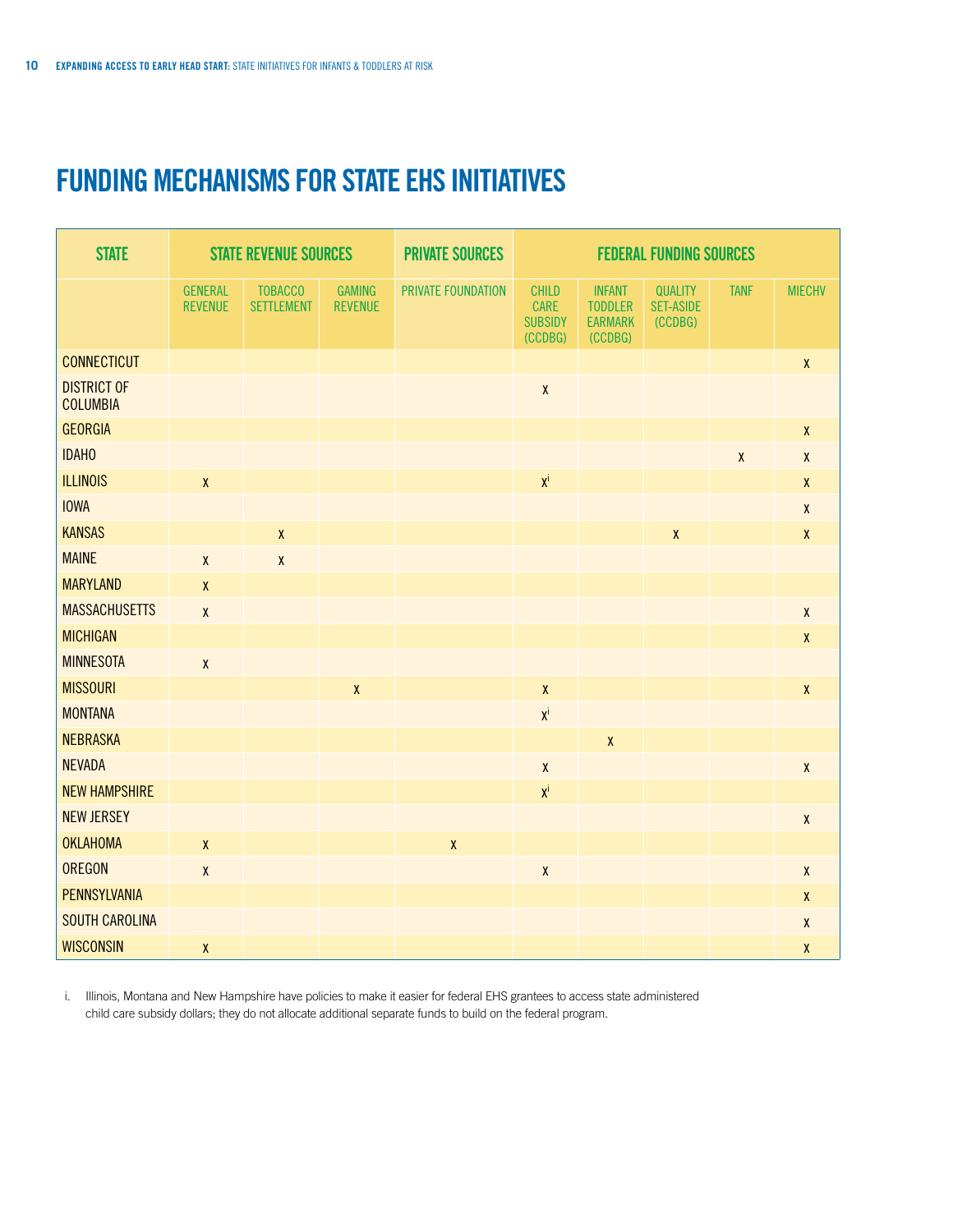# **RECOMMENDATIONS**

S<br>Childre tate investments in EHS provide comprehensive services to infants and toddlers and their families well beyond the scope of the federal investment. These state investments help serve additional children, provide care to children for longer amounts of time during the day, extend the year of services, and support providers in creating stronger, higher quality programs. Given the positive outcomes of EHS for young children and their families, and the great need for

services, state policymakers should look to examples in this paper as opportunities to develop or further expand EHS initiatives.

Conversations with state leaders and information gathered for this brief revealed five recommendations that can help states interested in expanding or further investing in EHS.

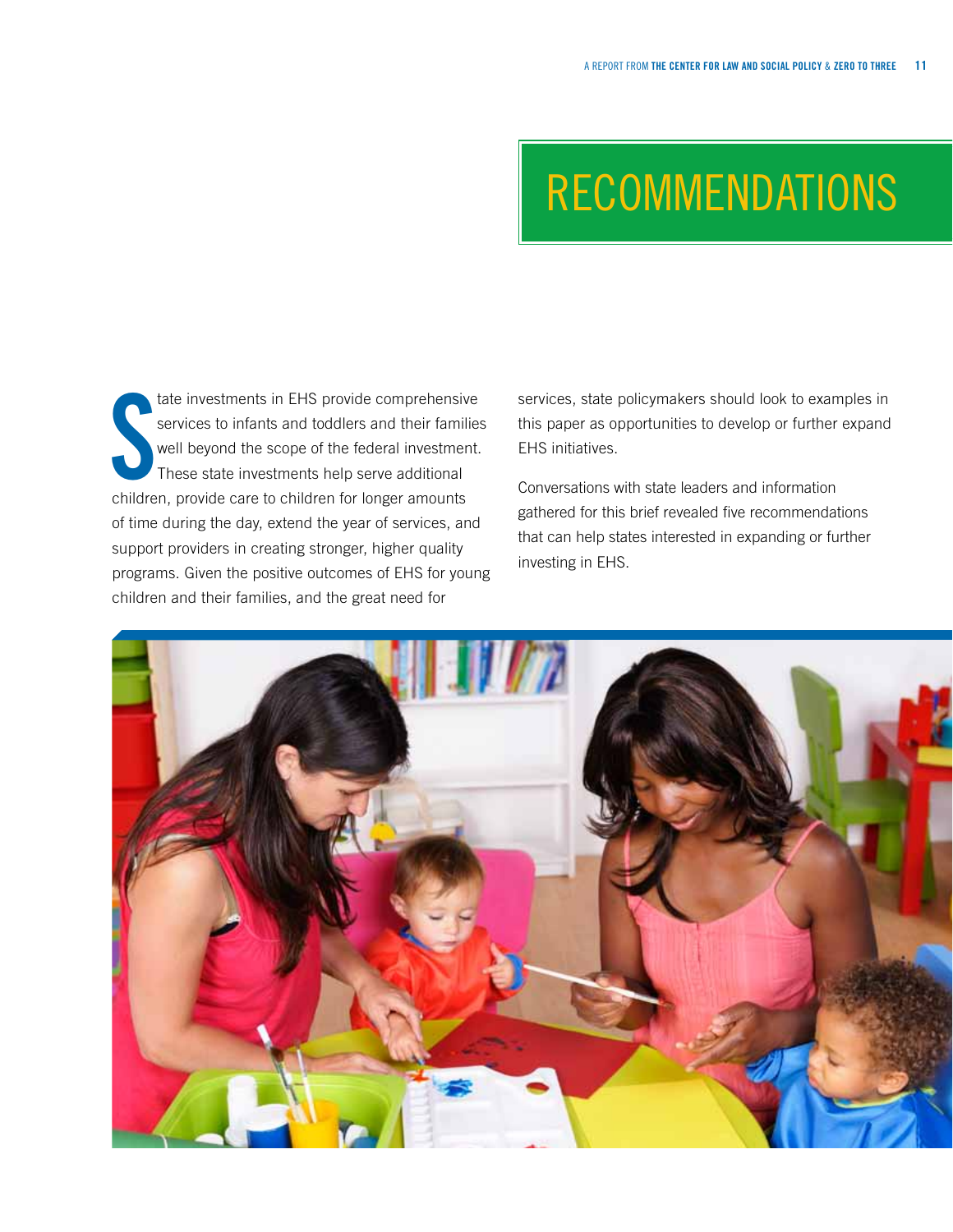**Leverage federal funding streams to further state investment in EHS and increase the availability of comprehensive services to more children and families.** 

Many states reported the use of federal funding streams and, in some cases multiple federal funding sources, to further their state investment in EHS. Two examples of funding streams that have been historically available to support EHS on the state level include CCDBG and TANF. More recent sources of federal funding that can be used with EHS include MIECHV and Race to the Top Early Learning Challenge grants. Because of their flexibility and states' decision-making authority, states should consider utilizing these funding streams to support EHS at the state level.

#### **Provide sufficient state funding to the EHS initiative and participating providers to ensure stable resources in communities.**

States understand the value of well-implemented EHS programs and know that supporting or expanding EHS services on the state level is one way to ensure comprehensive services reach the children who are most in need. Providing funding levels that are sufficient enough to support quality comprehensive services to children in need is important to ensuring strong programs in communities. State representatives noted that, in tough economic times, carefully considering and selecting available funding sources, in addition to allocating state resources, can help to ensure the sustainability of funding for programs and staff.

#### **Use EHS initiatives to partner with and enhance the quality of child care for infants and toddlers in the state.**

States said that encouraging EHS-child care partnerships is an effective way to leverage state and federal investments both in EHS and child care. They also noted that partnerships can improve the quality and continuity of care for infants and toddlers.

#### **Cultivate champions for EHS and the needs of vulnerable infants and toddlers, inside and outside of state government.**

Several states reported that it would not have been possible to initiate or maintain their EHS initiatives without the support of committed champions for EHS. In difficult economic times especially, states said that it is important to have a diverse group of people–including business leaders, policymakers, parents, providers, state agency staff, and other early childhood advocates–bring attention to the needs of very young children.

#### **Integrate EHS into the broader early childhood system so that more infants and toddlers receive high quality services.**

Whether they currently have state EHS initiatives or not, states said it is essential that EHS is connected to other early childhood services such as child care and home visiting. They also noted that early childhood system efforts around professional development, quality improvement, and data systems are more effective when EHS is at the table.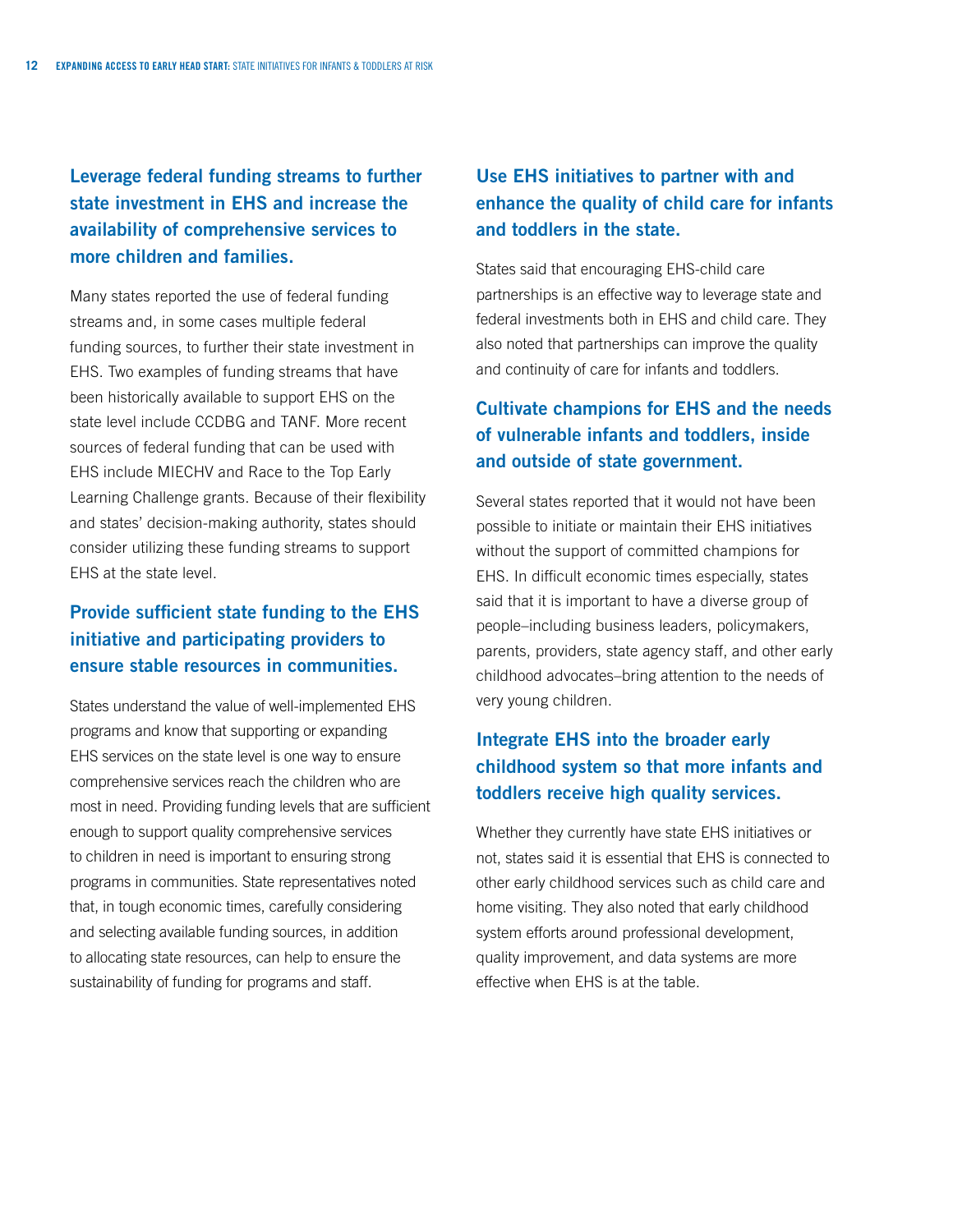# **CONCLUSION**

E<br>
who c HS plays a critical role in the continuum of high quality early childhood services by supporting the most vulnerable young children's healthy development. Unfortunately, far too few families who could benefit from EHS' comprehensive services receive them. With difficult economic circumstances across the country and increased need, it is imperative that states further invest in their youngest children.

State policymakers interested in putting at-risk infants and toddlers on a path toward success in school and in life should utilize the approaches presented in this paper to expand and enhance EHS. As demonstrated by the experiences of states currently implementing EHS initiatives, states can take the lead in intensifying efforts to make this proven program available to many more infants and toddlers.

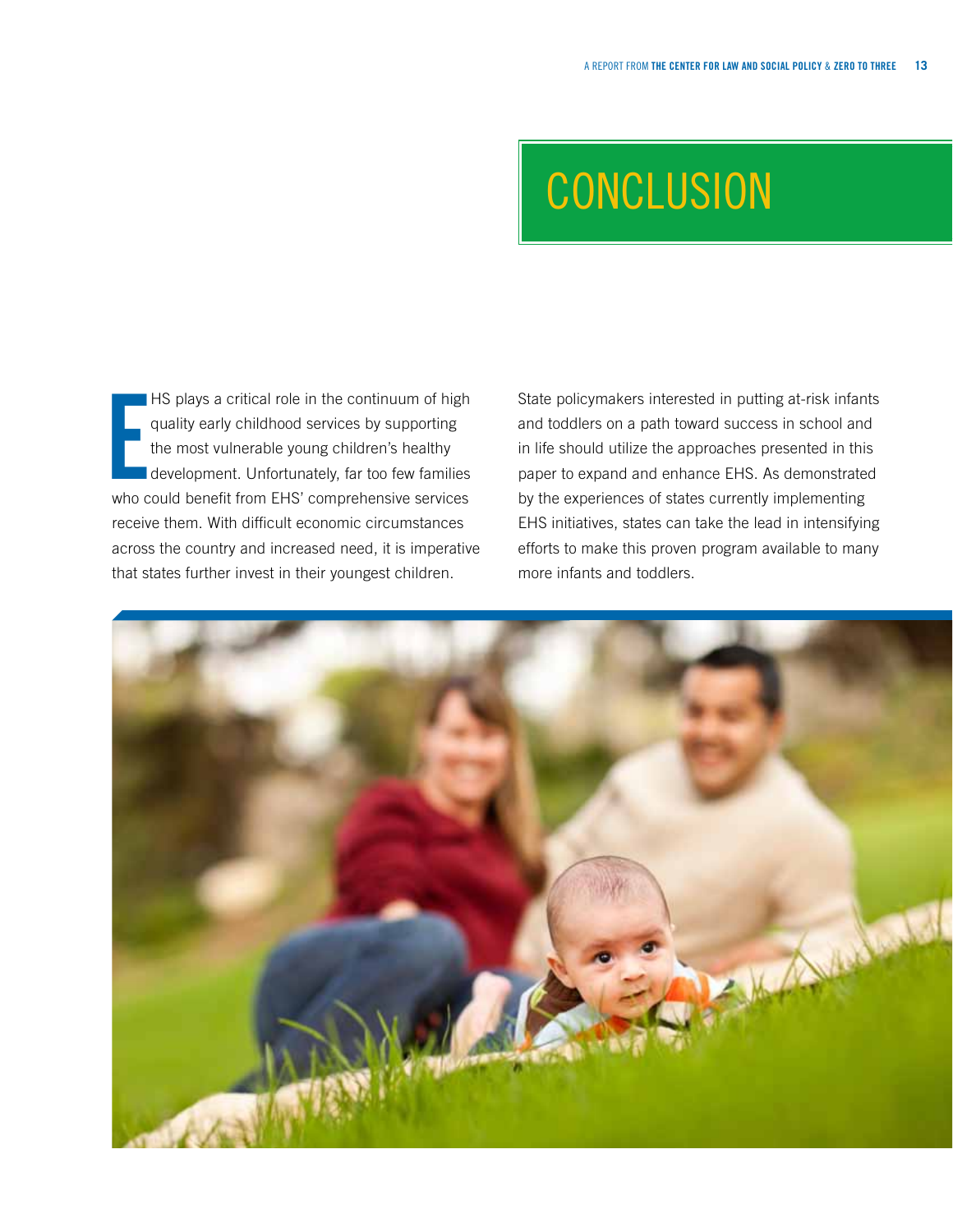## **Endnotes**

- 1 National Research Council and Institute of Medicine, *From Neurons to Neighborhoods: The Science of Early Childhood Development*. Jack Shonkoff and Deborah A. Phillips, eds. Washington, DC: National Academy Press, 2000.
- 2 Jeanne Brooks-Gunn and Greg J. Duncan, *The Effects of Poverty on Children*, 1997, [www.princeton.edu/](https://www.princeton.edu/futureofchildren/publications/docs/07_02_03.pdf) [futureofchildren/publications/docs/07\\_02\\_03.pdf.](https://www.princeton.edu/futureofchildren/publications/docs/07_02_03.pdf)
- 3 Center on the Developing Child, *A Science-Based Framework for Early Childhood Policy: Using Evidence to Improve Outcomes in Learning, Behavior, and Health for Vulnerable Children*. Center on the Developing Child, Harvard University, 2007, [www.developingchild.harvard.edu/](www.developingchild.harvard.edu).
- 4 Sophia Addy and Vanessa Wright, *Basic Facts about Low-income Children: Birth to Three*, 2010, 2012, www[.nccp.org/](http://nccp.org/publications/pub_1056.html) [publications/pub\\_1056.html.](http://nccp.org/publications/pub_1056.html)
- 5 Ibid.
- 6 U.S. Department of Health and Human Services, Administration for Children and Families, "Making a Difference in the Lives of Infants and Toddlers and Their Families: The Impacts of Early Head Start." Washington, DC: U.S. Department of Health and Human Services, 2002.
- 7 2010 is the most recent year of Census Bureau data available. Note that 120,433 is the exact number of children under 3 served by Early Head Start in Fiscal Year 2010. U.S. Department of Health and Human Services, Administration for Children and Families, Early Childhood Learning and Knowledge Center, *Head Start Program Information Report for the 2010-2011 Program Year, Early Head Start Programs Only*. U.S. Department of Health and Human Services. Note that 3,248,000 children under 3 in the U.S. live below the federal poverty level. U.S. Census Bureau, "Table POV 34: Single Year of Age – Poverty Status: 2010. In *Current Population Survey, 2011 Annual Social and Economic Supplement*. U.S. Census Bureau, 2010, [www.census.gov.](http://www.census.gov)
- 8 See *Early Head Start Programs, Families, Staff in 2010,* 2011, [www.clasp.org/admin/site/publications/files/EHS-PIR-](http://www.clasp.org/admin/site/publications/files/EHS-PIR-2010-Fact-Sheet.pdf)[2010-Fact-Sheet.pdf.](http://www.clasp.org/admin/site/publications/files/EHS-PIR-2010-Fact-Sheet.pdf)
- 9 *Building on the Promise* was written as an update to the original publication, *Beacon of Hope*. Both of these publications outline state initiatives to expand access to Early Head Start for young children and their families.
- 10 The 20 states that had initiatives in 2008 were California, District of Columbia, Idaho, Illinois, Iowa, Kansas, Maine, Maryland, Massachusetts, Minnesota, Missouri, Montana, Nebraska, Nevada, New Mexico, New York, Oklahoma, Oregon, Vermont, and Wisconsin.
- 11 CLASP and ZERO TO THREE were unable to reach Alaska. Information is valid as of June, 2012.
- 12 For more information on the home visiting models identified as "evidence-based" for the MIECHV program, visit the Home Visiting Evidence of Effectiveness website at [www.homvee.acf.hhs.gov.](www.homvee.acf.hhs.gov)
- 13 CLASP analysis of 2010 PIR data.
- 14 For a list of states implementing the EHS-home based option through the MIECHV program, see the Appendix.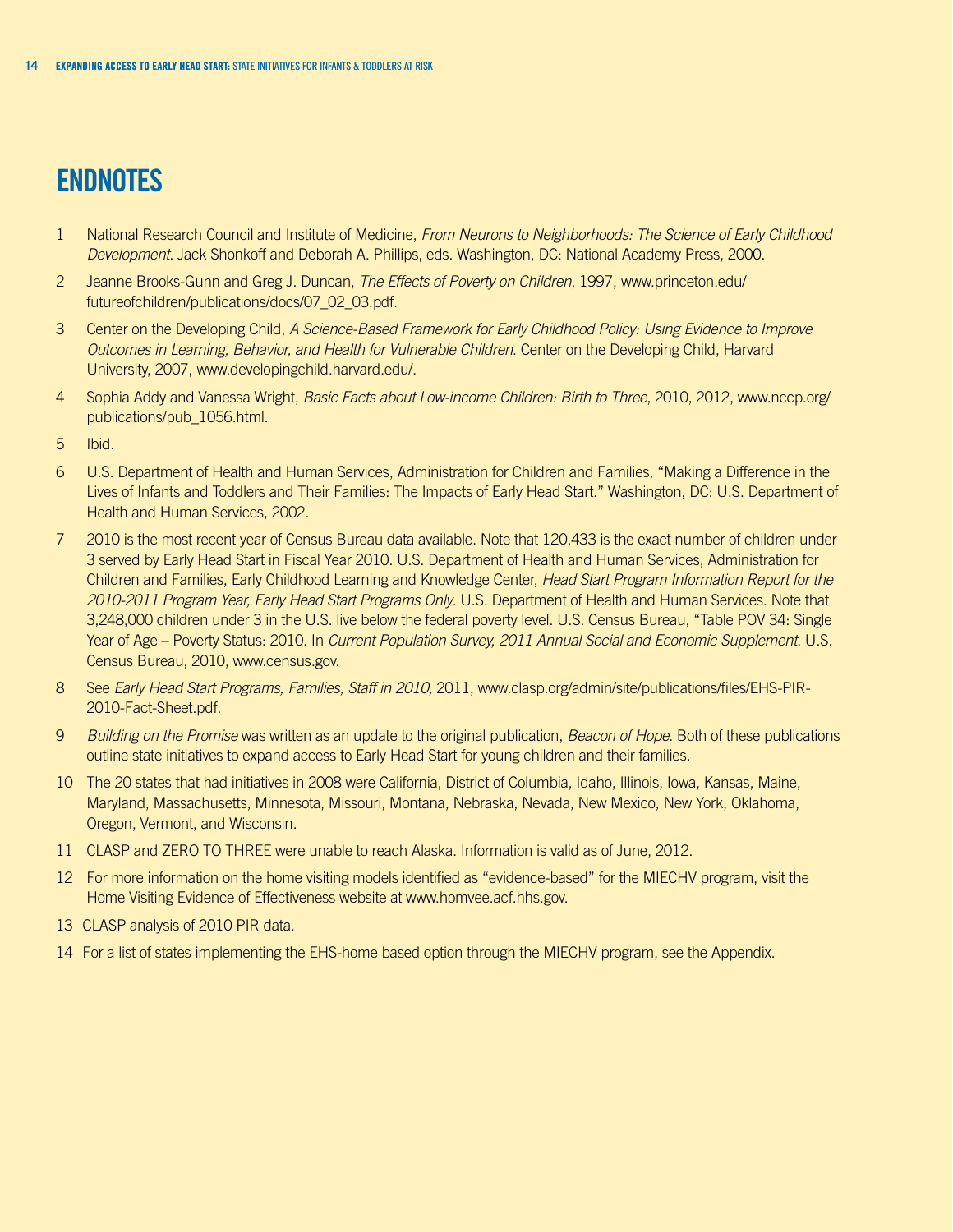## **Appendix**

**Initiatives that extend the day or year of existing services** by making additional funding available or implementing policies to ease the process of blending federal EHS with other funding sources.

| <b>STATE</b>                          | <b>APPROACH</b>                                                                              | <b>YEAR STARTED</b>                    | <b>FUNDING MECHANISM</b>                                                                                                                         |
|---------------------------------------|----------------------------------------------------------------------------------------------|----------------------------------------|--------------------------------------------------------------------------------------------------------------------------------------------------|
| <b>DISTRICT OF</b><br><b>COLUMBIA</b> | Extend the day/year of EHS services                                                          | 1998                                   | <b>CCDBG</b> subsidy funds                                                                                                                       |
| <b>ILLINOIS</b>                       | Extend the day/year of existing EHS<br>services (through policies to ease<br>blending funds) | 1998                                   | Not applicable, state initiative does not make specific<br>funding available beyond federal EHS allocation                                       |
| <b>MAINE</b>                          | Extend the day/year of EHS services                                                          | 2001                                   | State tobacco settlement funds                                                                                                                   |
| <b>MARYLAND</b>                       | Extend the day/year of EHS services                                                          | 2005                                   | State general revenue                                                                                                                            |
| <b>MONTANA</b>                        | Extend the day/year of EHS services<br>(through policies to ease blending funds)             | 2000                                   | Not applicable, state initiative does not make specific<br>funding available beyond federal EHS allocation                                       |
| <b>NEVADA</b>                         | Extend the day/year of existing EHS<br>services                                              | 2002                                   | <b>CCDBG</b> subsidy funds                                                                                                                       |
| <b>NEW HAMPSHIRE</b>                  | Extend the day/year of EHS services<br>(through policies to ease blending<br>funds)          | $2001$ (initiated);<br>2011 (modified) | State initiative enables blending of Head Start and<br>Child Care Subsidy funds to support extended day<br>services for children in part-day EHS |
| <b>OKLAHOMA</b>                       | Extend the day/year of existing EHS services                                                 | 2006                                   | State general revenue and private foundation funds                                                                                               |
| <b>OREGON</b>                         | Extend the day/year of existing EHS services                                                 | 1991                                   | <b>CCDBG</b> subsidy funding                                                                                                                     |

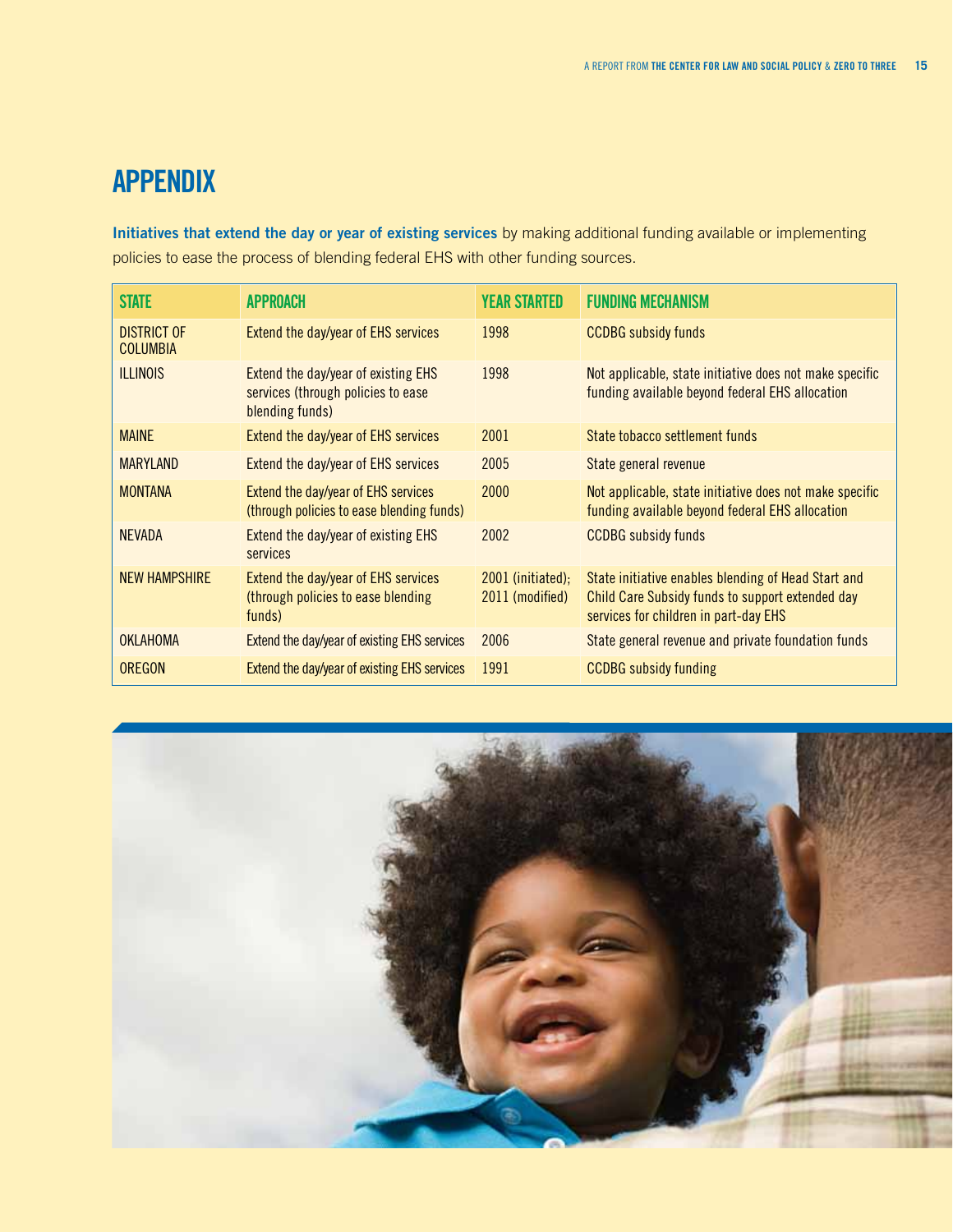#### **Initiatives that expand the capacity of EHS programs to increase the number of children and pregnant women served** by allocating state funds specifically for this purpose, allowing supplemental funding to be used for EHS, or selecting EHS home-based option as one of the models to implement under the MIECHV program.

| <b>STATE</b>         | <b>APPROACH</b>                                                                                                                                                 | <b>YEAR STARTED</b> | <b>FUNDING MECHANISM</b>                                                                  |
|----------------------|-----------------------------------------------------------------------------------------------------------------------------------------------------------------|---------------------|-------------------------------------------------------------------------------------------|
| <b>CONNECTICUT</b>   | <b>Expand the capacity of EHS programs</b><br>(by selecting the EHS home-based<br>program option as one of the models to<br>implement under the MIECHV program) | 2012*               | <b>MIECHV</b> funds                                                                       |
| <b>GEORGIA</b>       | <b>Expand the capacity of EHS programs</b><br>(by selecting the EHS home-based<br>program option as one of the models to<br>implement under the MIECHV program) | 2012*               | <b>MIECHV funds</b>                                                                       |
| <b>IDAHO</b>         | <b>Expand the capacity of EHS programs</b><br>(by allowing state supplemental funds<br>to be used for EHS)                                                      | 1999                | <b>TANF</b>                                                                               |
|                      | Expand the capacity of EHS programs<br>(by selecting the EHS home-based<br>program option as one of the models to<br>implement under the MIECHV program)        | 2012*               | <b>MIECHV</b> funds                                                                       |
| <b>ILLINOIS</b>      | <b>Expand the capacity of EHS programs</b>                                                                                                                      | 2007                | State general revenue: birth to three set aside from<br>state early childhood block grant |
|                      | Expand the capacity of EHS programs<br>(by selecting the EHS home-based<br>program option as one of the models to<br>implement under the MIECHV program)        | 2012*               | <b>MIECHV funds</b>                                                                       |
| <b>IOWA</b>          | <b>Expand the capacity of EHS programs</b><br>(by selecting the EHS home-based<br>program option as one of the models to<br>implement under the MIECHV program) | 2012*               | <b>MIECHV</b> funds                                                                       |
| <b>KANSAS</b>        | <b>Expand the capacity of existing EHS programs</b>                                                                                                             | 1998                | Tobacco settlement and CCDBG quality set-aside                                            |
|                      | <b>Expand the capacity of EHS programs</b><br>(by selecting the EHS home-based<br>program option as one of the models to<br>implement under the MIECHV program) | 2012*               | <b>MIECHV funds</b>                                                                       |
| <b>MAINE</b>         | Expand the capacity of existing<br>EHS programs (by allowing state<br>supplemental funds to be used for EHS)                                                    | 1990s               | State general revenue and tobacco settlement funds                                        |
| <b>MARYLAND</b>      | <b>Expand the capacity of existing EHS</b><br>programs (by allowing EHS eligible<br>working parents to access EHS<br>programs)                                  | 2000                | State general revenue                                                                     |
| <b>MASSACHUSETTS</b> | Expand the capacity of existing<br>EHS programs (by allowing state<br>supplemental funds to be used for EHS)                                                    | 2006                | State general revenue                                                                     |
|                      | <b>Expand the capacity of EHS programs</b><br>(by selecting the EHS home-based<br>program option as one of the models to<br>implement under the MIECHV program) | 2012*               | <b>MIECHV funds</b>                                                                       |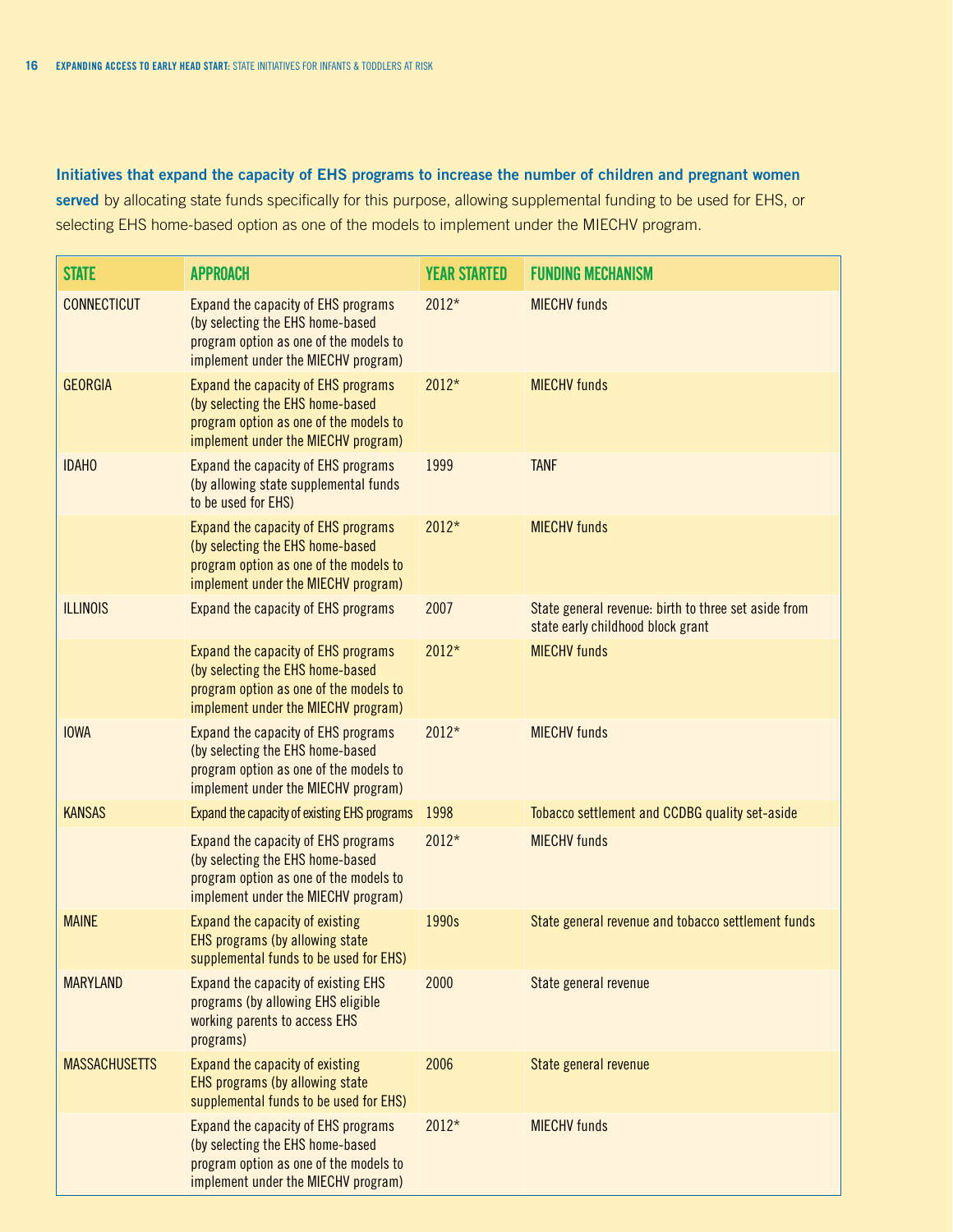| <b>STATE</b>          | <b>APPROACH</b>                                                                                                                                                 | <b>YEAR STARTED</b> | <b>FUNDING MECHANISM</b>                           |
|-----------------------|-----------------------------------------------------------------------------------------------------------------------------------------------------------------|---------------------|----------------------------------------------------|
| <b>MICHIGAN</b>       | Expand the capacity of EHS programs<br>(by selecting the EHS home-based<br>program option as one of the models to<br>implement under the MIECHV program)        | $2012*$             | <b>MIECHV funds</b>                                |
| <b>MINNESOTA</b>      | Expand the capacity of existing<br>EHS programs (by allowing state<br>supplemental funds to be used for EHS)                                                    | 1997                | State general revenue                              |
| <b>MISSOURI</b>       | Expand the capacity of existing EHS<br>programs (by providing funding for EHS<br>to partner with child care providers)                                          | 1998                | State gaming revenue, CCDBG subsidy funds          |
|                       | <b>Expand the capacity of EHS programs</b><br>(by selecting the EHS home-based<br>program option as one of the models to<br>implement under the MIECHV program) | 2012*               | <b>MIECHV</b> funds                                |
| <b>NEVADA</b>         | Expand the capacity of EHS programs<br>(by selecting the EHS home-based<br>program option as one of the models to<br>implement under the MIECHV program)        | 2012*               | <b>MIECHV funds</b>                                |
| <b>NEW JERSEY</b>     | <b>Expand the capacity of EHS programs</b><br>(by selecting the EHS home-based<br>program option as one of the models to<br>implement under the MIECHV program) | 2012*               | <b>MIECHV</b> funds                                |
| <b>OKLAHOMA</b>       | Expand the capacity of existing<br>EHS programs (by allowing state<br>supplemental funds to be used for EHS)                                                    | 2006                | State general revenue and private foundation funds |
| <b>OREGON</b>         | Expand the capacity of existing EHS<br>programs (by including a line item in the<br>budget for EHS)                                                             | 2010                | State general revenue                              |
|                       | Expand the capacity of EHS programs<br>(by selecting the EHS home-based<br>program option as one of the models to<br>implement under the MIECHV program)        | 2012*               | <b>MIECHV funds</b>                                |
| PENNSYLVANIA          | Expand the capacity of EHS programs<br>(by selecting the EHS home-based<br>program option as one of the models to<br>implement under the MIECHV program)        | 2012*               | <b>MIECHV</b> funds                                |
| <b>SOUTH CAROLINA</b> | Expand the capacity of EHS programs<br>(by selecting the EHS home-based<br>program option as one of the models to<br>implement under the MIECHV program)        | 2012*               | <b>MIECHV funds</b>                                |
| <b>WISCONSIN</b>      | <b>Expand capacity of existing EHS</b><br>programs (by allowing state<br>supplemental funds to be used for EHS)                                                 | 1992                | State general revenue                              |
|                       | <b>Expand the capacity of EHS programs</b><br>(by selecting the EHS home-based<br>program option as one of the models to<br>implement under the MIECHV program) | 2012*               | <b>MIECHV funds</b>                                |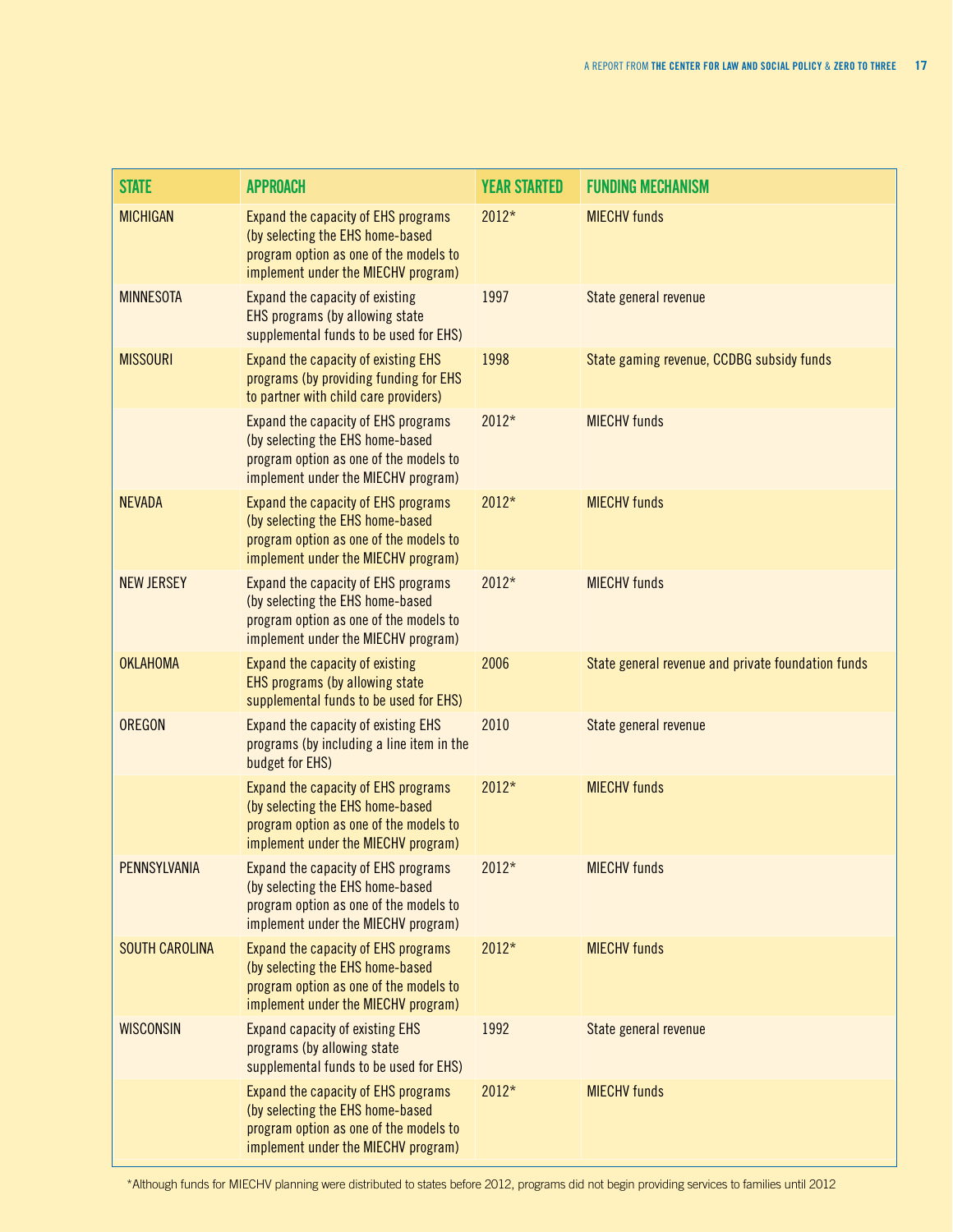**Initiatives that provide resources and assistance to child care providers to help them deliver services meeting EHS standards** by providing both funding and technical assistance directly to child care providers.

| I STATE         | <b>APPROACH</b>                                                   | <b>YEAR STARTED</b> | <b>FUNDING MECHANISM</b>                                                                  |
|-----------------|-------------------------------------------------------------------|---------------------|-------------------------------------------------------------------------------------------|
| OKI AHOMA       | Provide resources to child care to attain<br><b>FHS</b> standards | 2006                | State general revenue and private foundation funds                                        |
| <b>ILLINOIS</b> | Provide resources to child care to attain<br><b>EHS standards</b> | 2007                | State general revenue: birth to three set aside from<br>state early childhood block grant |

**Initiatives that support partnerships between EHS and center-based or family child care providers to improve the quality of care** by using partnerships to leverage EHS expertise and resources, facilitating partnerships so that EHS services are delivered in child settings, and establishing policies that lessen the burden of partnership.

| <b>STATE</b>         | <b>APPROACH</b>                                                                                                                                                                                | <b>YEAR STARTED</b>                    | <b>FUNDING MECHANISM</b>                                                                                                                          |
|----------------------|------------------------------------------------------------------------------------------------------------------------------------------------------------------------------------------------|----------------------------------------|---------------------------------------------------------------------------------------------------------------------------------------------------|
| <b>ILLINOIS</b>      | Support EHS-child care partnerships to<br>deliver EHS                                                                                                                                          | 2007                                   | State general revenue: birth to three set aside from<br>state early childhood block grant                                                         |
| <b>KANSAS</b>        | Support EHS-child care partnerships to<br>deliver EHS and improve quality of care<br>(by encouraging state EHS grantees<br>to partner with child care providers to<br>deliver EHS services)    | 1998                                   | Tobacco settlement and CCDBG quality set-aside                                                                                                    |
| <b>MARYLAND</b>      | Support EHS-child care partnerships to<br>improve the quality of care (by allowing<br>state supplemental funding to be used<br>by EHS to facilitate partnerships with<br>child care providers) | 2000                                   | State general revenue                                                                                                                             |
| <b>MISSOURI</b>      | Support EHS-child care partnerships to<br>deliver EHS and improve the quality of<br>care                                                                                                       | 1998                                   | State gaming revenue, CCDBG subsidy funds                                                                                                         |
| <b>NFBRASKA</b>      | Support EHS-child care partnerships<br>to improve the quality of care (by<br>facilitating formal partnerships between<br>FHS and center- or home-based child<br>care providers)                | 1999                                   | <b>CCDBG</b> infant and toddler earmark                                                                                                           |
| <b>NEW HAMPSHIRE</b> | Support EHS-child care partnerships to<br>deliver EHS and improve the quality of<br>care (through policies to ease blending<br>funds)                                                          | $2001$ (initiated);<br>2011 (modified) | State initiative enables blending of Head Start and<br>Child Care Subsidy funds to support extended day<br>services for children in part-day EHS. |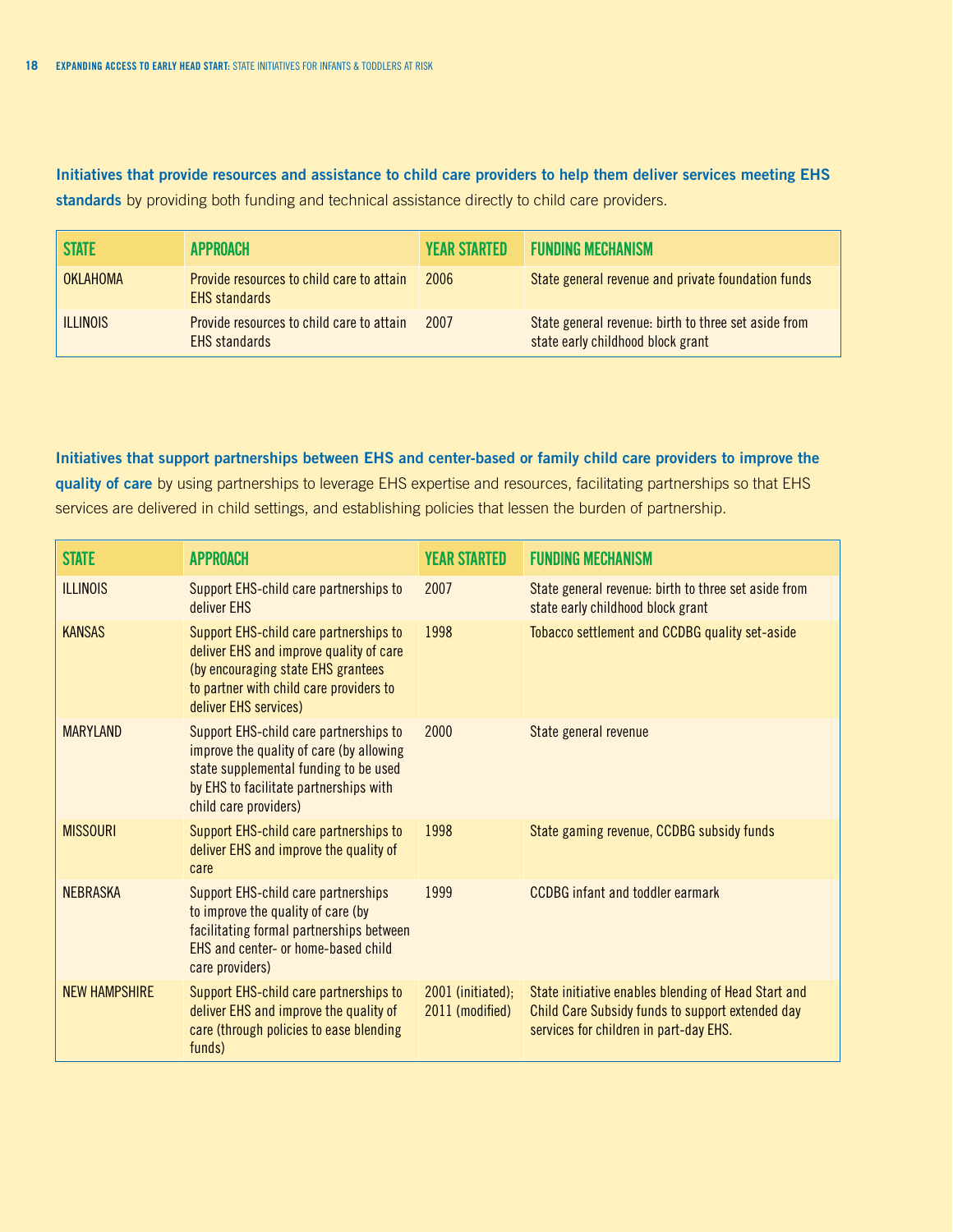**CLASP** develops and advocates for policies at the federal, state, and local levels that improve the lives of low-income people, focusing on policies that strengthen families and create pathways to education and work.

**ZERO TO THREE** is a national, nonprofit organization that informs, trains, and supports professionals, policymakers, and parents in their efforts to improve the lives of infants and toddlers.